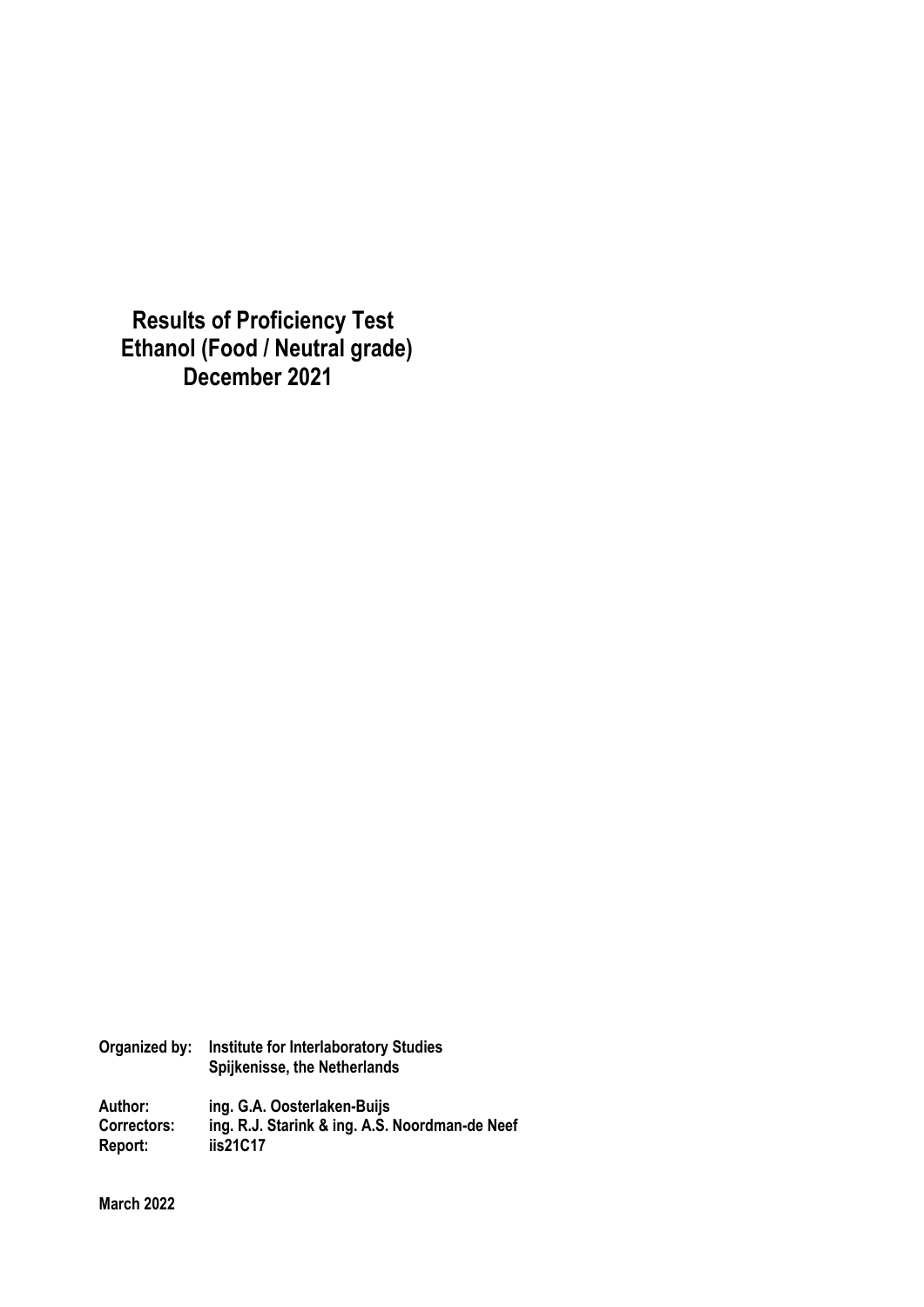## **CONTENTS**

| $\mathbf{1}$   |                                                                          |  |
|----------------|--------------------------------------------------------------------------|--|
| 2              |                                                                          |  |
| 2.1            |                                                                          |  |
| 2.2            |                                                                          |  |
| 2.3            |                                                                          |  |
| 2.4            |                                                                          |  |
| 2.5            |                                                                          |  |
| 2.6            |                                                                          |  |
| 3              |                                                                          |  |
| 3.1            |                                                                          |  |
| 3.2            |                                                                          |  |
| 3.3            |                                                                          |  |
| $\overline{4}$ |                                                                          |  |
| 4.1            |                                                                          |  |
| 4.2            |                                                                          |  |
| 4.3            | COMPARISON OF THE PROFICIENCY TEST OF DECEMBER 2021 WITH PREVIOUS PTS 12 |  |

## Appendices: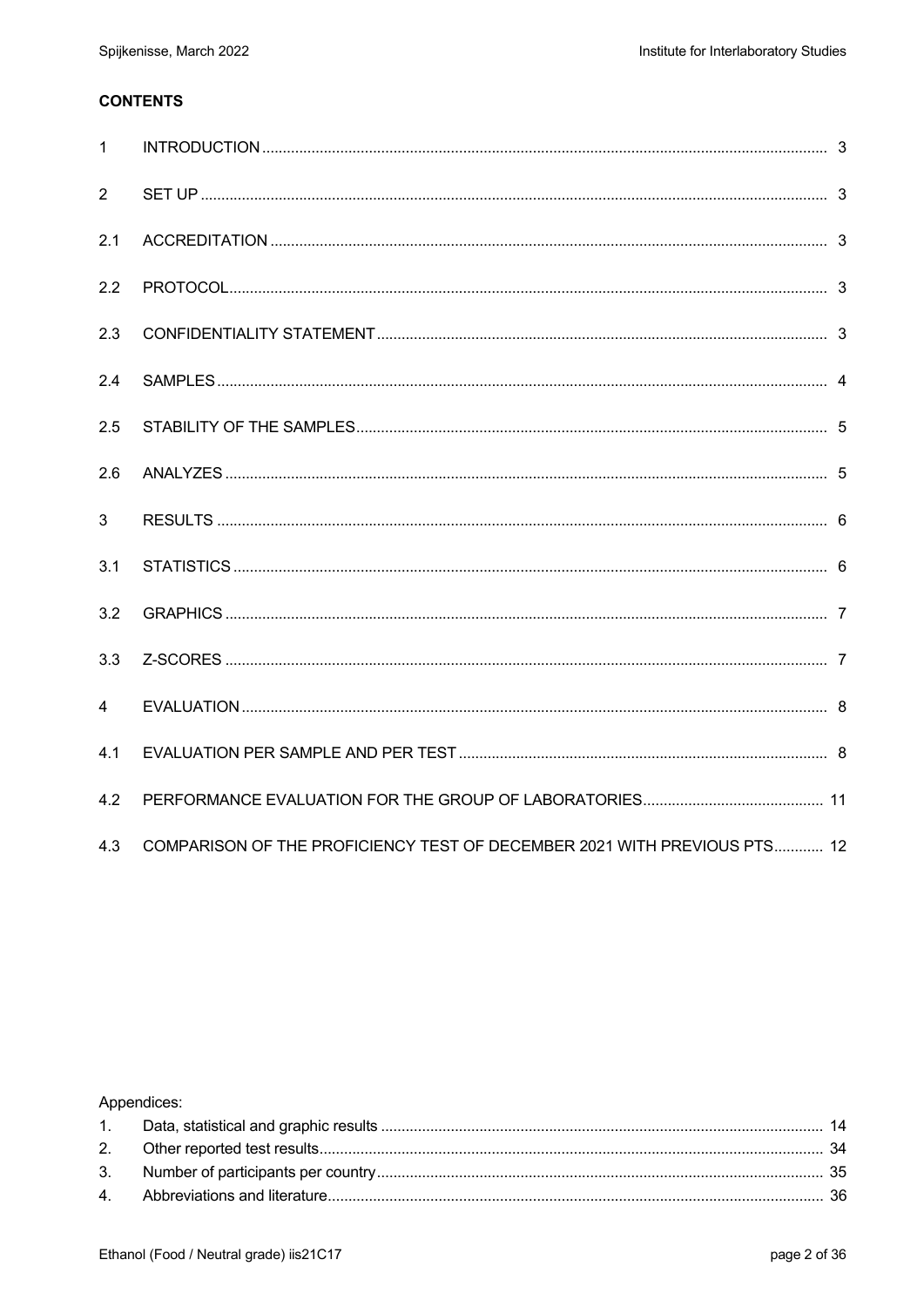### **1 INTRODUCTION**

Since 2007 the Institute for Interlaboratory Studies (iis) organizes a proficiency scheme for the analysis of Ethanol (Food / Neutral grade) every year. During the annual proficiency testing program 2021/2022 it was decided to continue the round robin for the analysis of Ethanol (Food / Neutral grade).

In this interlaboratory study 28 laboratories in 19 different countries registered for participation. See appendix 3 for the number of participants per country. In this report the results of the Ethanol (Food / Neutral grade) proficiency test are presented and discussed. This report is also electronically available through the iis website www.iisnl.com.

### **2 SET UP**

The Institute for Interlaboratory Studies (iis) in Spijkenisse, the Netherlands, was the organizer of this proficiency test (PT). Sample analyzes for fit-for-use and homogeneity testing were subcontracted to an ISO/IEC17025 accredited laboratory.

It was decided to send two different samples of Ethanol (Food / Neutral grade): one bottle of 0.5L labelled #21265 for regular analyzes and one bottle of 250mL labelled #21266 for GC determination only.

The participants were requested to report rounded and unrounded test results. The unrounded test results were preferably used for statistical evaluation.

### **2.1 ACCREDITATION**

The Institute for Interlaboratory Studies in Spijkenisse, the Netherlands, is accredited in agreement with ISO/IEC17043:2010 (R007), since January 2000, by the Dutch Accreditation Council (Raad voor Accreditatie). This PT falls under the accredited scope. This ensures strict adherence to protocols for sample preparation and statistical evaluation and 100% confidentiality of participant's data. Feedback from the participants on the reported data is encouraged and customer's satisfaction is measured on regular basis by sending out questionnaires.

### **2.2 PROTOCOL**

The protocol followed in the organization of this proficiency test was the one as described for proficiency testing in the report 'iis Interlaboratory Studies: Protocol for the Organisation, Statistics and Evaluation' of June 2018 (iis-protocol, version 3.5). This protocol is electronically available through the iis website www.iisnl.com, from the FAQ page.

#### **2.3 CONFIDENTIALITY STATEMENT**

All data presented in this report must be regarded as confidential and for use by the participating companies only. Disclosure of the information in this report is only allowed by means of the entire report. Use of the contents of this report for third parties is only allowed by written permission of the Institute for Interlaboratory Studies. Disclosure of the identity of one or more of the participating companies will be done only after receipt of a written agreement of the companies involved.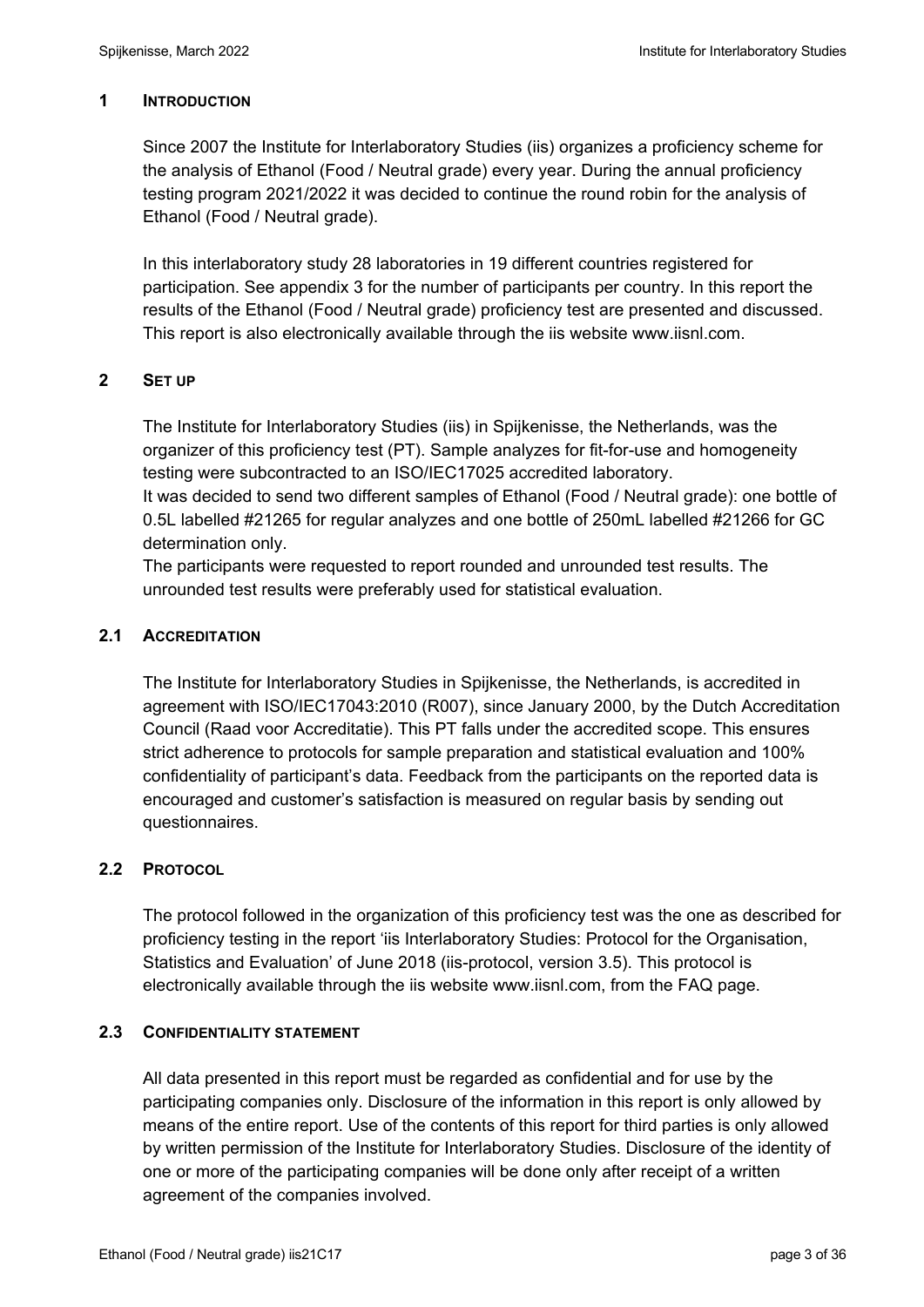### **2.4 SAMPLES**

For the preparation of the sample for the regular analyzes a batch of approximately 30 liters of Ethanol (Food / Neutral grade) was obtained from a local supplier. After homogenization 48 amber glass bottles of 0.5L were filled and labelled #21265.

The homogeneity of the subsamples was checked by determination of Density at 20°C in accordance with ASTM D4052 on 8 stratified randomly selected subsamples.

|                 | Density at 20°C<br>in kg/L |
|-----------------|----------------------------|
| sample #21265-1 | 0.80574                    |
| sample #21265-2 | 0.80574                    |
| sample #21265-3 | 0.80574                    |
| sample #21265-4 | 0.80574                    |
| sample #21265-5 | 0.80574                    |
| sample #21265-6 | 0.80574                    |
| sample #21265-7 | 0.80574                    |
| sample #21265-8 | 0.80574                    |

Table 1: homogeneity test results of subsamples #21265

From the above test results the repeatability was calculated and compared with 0.3 times the reproducibility of the reference test method in agreement with the procedure of ISO13528, Annex B2 in the next table.

|                                 | Density at 20°C<br>in kg/L |
|---------------------------------|----------------------------|
| r (observed)                    | 0.00000                    |
| reference test method           | ISO12185:96                |
| 0.3 x R (reference test method) | 0.00015                    |

Table 2: evaluation of the repeatability of subsamples #21265

The calculated repeatability is in agreement with 0.3 times the reproducibility of the reference test method. Therefore, homogeneity of the subsamples was assumed.

For the preparation of the GC sample a batch of approximately 22 liters Ethanol (Food / Neutral grade) was made available from the retain materials from earlier PTs. After homogenization 48 amber glass bottles of 250mL were filled and labelled #21266. The homogeneity of the subsamples was checked by determination of Isopropanol and Methanol in accordance with an in-house method on 8 stratified randomly selected subsamples.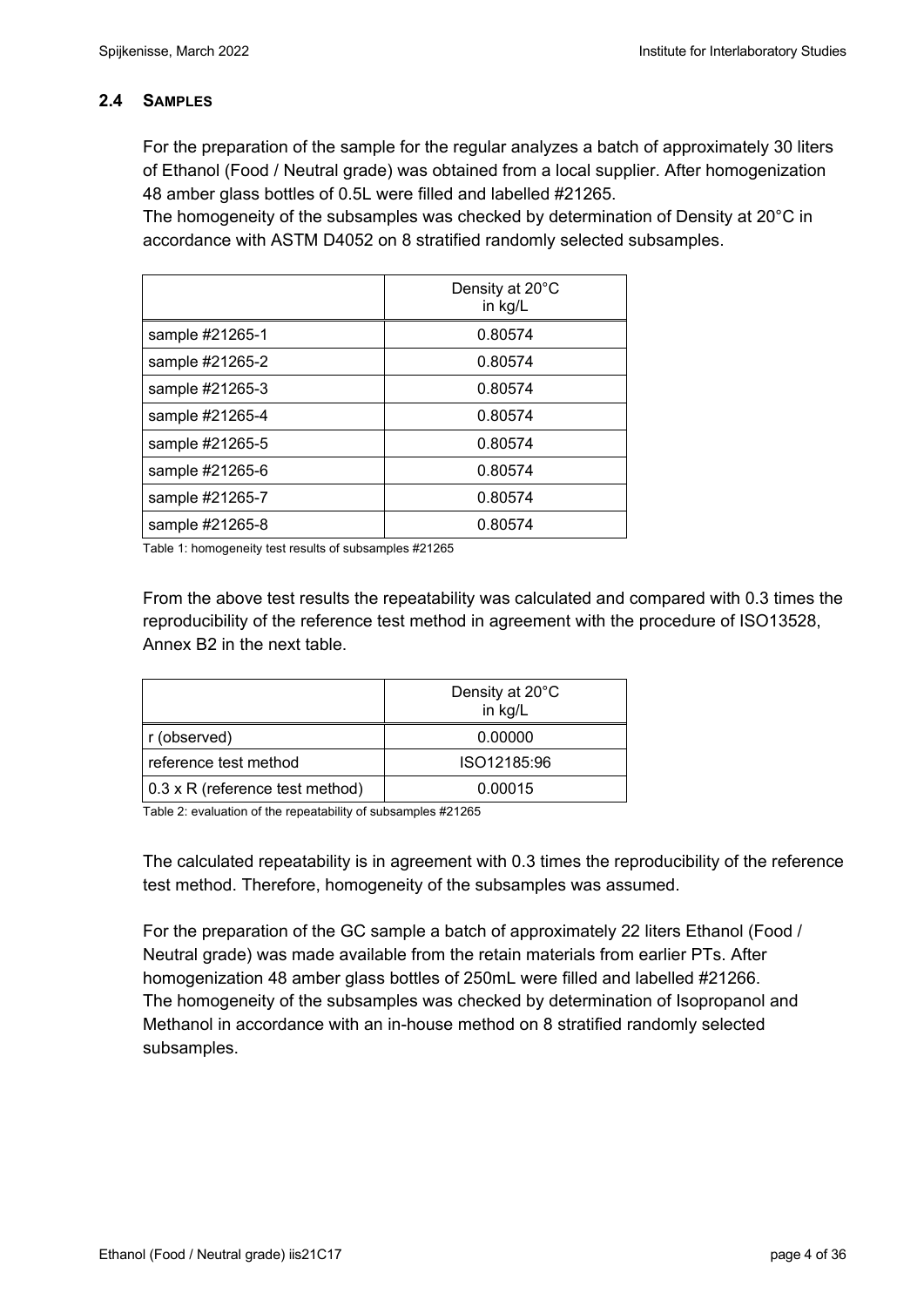|                 | Isopropanol<br>in mg/kg | Methanol<br>in mg/kg |
|-----------------|-------------------------|----------------------|
| sample #21266-1 | 6.0                     | 10.2                 |
| sample #21266-2 | 6.1                     | 10.1                 |
| sample #21266-3 | 6.1                     | 10.2                 |
| sample #21266-4 | 6.1                     | 10.3                 |
| sample #21266-5 | 6.2                     | 10.0                 |
| sample #21266-6 | 5.7                     | 10.2                 |
| sample #21266-7 | 5.9                     | 10.3                 |
| sample #21266-8 | 5.9                     | 10.0                 |

Table 3: homogeneity test results of subsamples #21266

From the above test results the repeatabilities were calculated and compared with 0.3 times the estimated reproducibilities calculated with the Horwitz equation in agreement with the procedure of ISO13528, Annex B2 in the next table.

|                                   | Isopropanol<br>in mg/kg | Methanol<br>in mg/kg |  |
|-----------------------------------|-------------------------|----------------------|--|
| r (observed)                      | 0.4                     | 0.3                  |  |
| reference method                  | Horwitz                 | Horwitz              |  |
| $0.3 \times R$ (reference method) | 0.6                     | 1.0                  |  |

Table 4: evaluation of the repeatabilities of subsamples #21266

The calculated repeatabilities are in agreement with 0.3 times the estimated reproducibilities calculated with the Horwitz equation. Therefore, homogeneity of the subsamples was assumed.

To each of the participating laboratories one sample Ethanol (Food / Neutral grade) labelled #21265 and one sample Ethanol (Food / Neutral grade) for GC only labelled #21266 was sent on November 10, 2021. An SDS was added to the sample package.

#### **2.5 STABILITY OF THE SAMPLES**

The stability of Ethanol packed in amber glass bottles was checked. The material was found sufficiently stable for the period of the proficiency test.

#### **2.6 ANALYZES**

The participants were requested to determine on sample #21265: Appearance, Density at 20°C, Nonvolatile matter, Permanganate Time Test at 20°C, pHe (with LiCl and KCl electrode), Strength (in %M/M and %V/V), Water and UV absorbance at 300, 270, 260, 250, 240, 230 and 220 nm with an evaluation of the UV-scan.

On sample #21266 it was requested to determine: Purity of Ethanol on dry basis, Methanol, Acetal (1,1-diethoxyethane), Acetaldehyde, Acetone, Benzene, Isopropanol, Mono Ethylene glycol (MEG), Other impurities and Total impurities.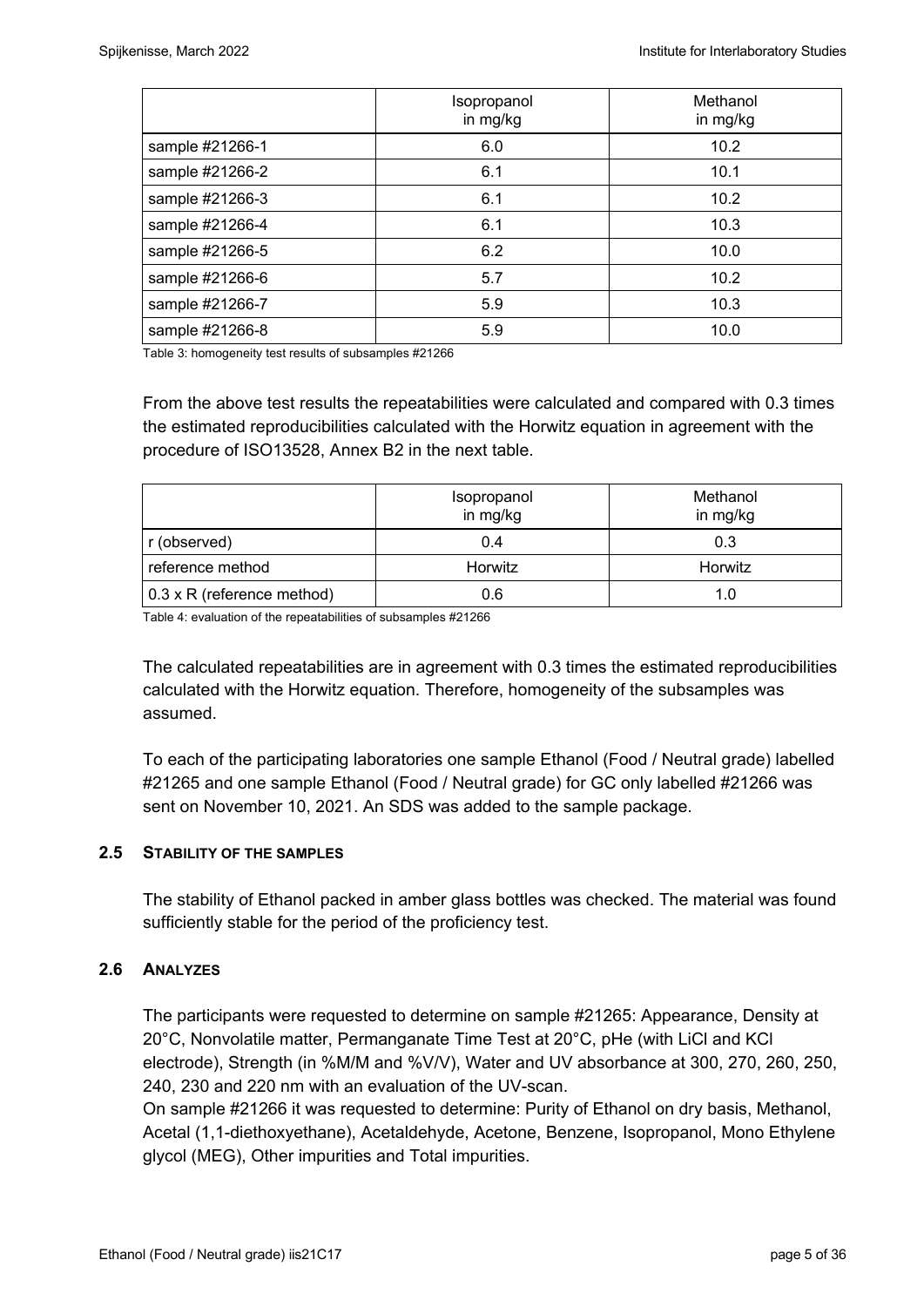It was explicitly requested to treat the samples as if they were routine samples and to report the test results using the indicated units on the report form and not to round the test results, but report as much significant figures as possible. It was also requested not to report 'less than' test results, which are above the detection limit, because such test results cannot be used for meaningful statistical evaluations

To get comparable test results a detailed report form and a letter of instructions are prepared. On the report form the reporting units are given as well as the reference test methods (when applicable) that will be used during the evaluation. The detailed report form and the letter of instructions are both made available on the data entry portal www.kpmd.co.uk/sgs-iis/. The participating laboratories are also requested to confirm the sample receipt on this data entry portal. The letter of instructions can also be downloaded from the iis website www.iisnl.com.

### **3 RESULTS**

During five weeks after sample dispatch, the test results of the individual laboratories were gathered via the data entry portal www.kpmd.co.uk/sgs-iis/. The reported test results are tabulated per determination in appendix 1 and 2 of this report. The laboratories are presented by their code numbers.

Directly after the deadline, a reminder was sent to those laboratories that had not reported test results at that moment. Shortly after the deadline, the available test results were screened for suspect data. A test result was called suspect in case the Huber Elimination Rule (a robust outlier test) found it to be an outlier. The laboratories that produced these suspect data were asked to check the reported test results (no reanalyzes). Additional or corrected test results are used for data analysis and the original test results are placed under 'Remarks' in the result tables in appendix 1. Test results that came in after the deadline were not taken into account in this screening for suspect data and thus these participants were not requested for checks.

#### **3.1 STATISTICS**

The protocol followed in the organization of this proficiency test was the one as described for proficiency testing in the report 'iis Interlaboratory Studies: Protocol for the Organisation, Statistics and Evaluation' of June 2018 (iis-protocol, version 3.5). For the statistical evaluation the *unrounded* (when available) figures were used instead of the rounded test results. Test results reported as '<…' or '>…' were not used in the statistical evaluation.

First, the normality of the distribution of the various data sets per determination was checked by means of the Lilliefors-test, a variant of the Kolmogorov-Smirnov test and by the calculation of skewness and kurtosis. Evaluation of the three normality indicators in combination with the visual evaluation of the graphic Kernel density plot, lead to judgement of the normality being either 'unknown', 'OK', 'suspect' or 'not OK'. After removal of outliers, this check was repeated. If a data set does not have a normal distribution, the (results of the) statistical evaluation should be used with due care.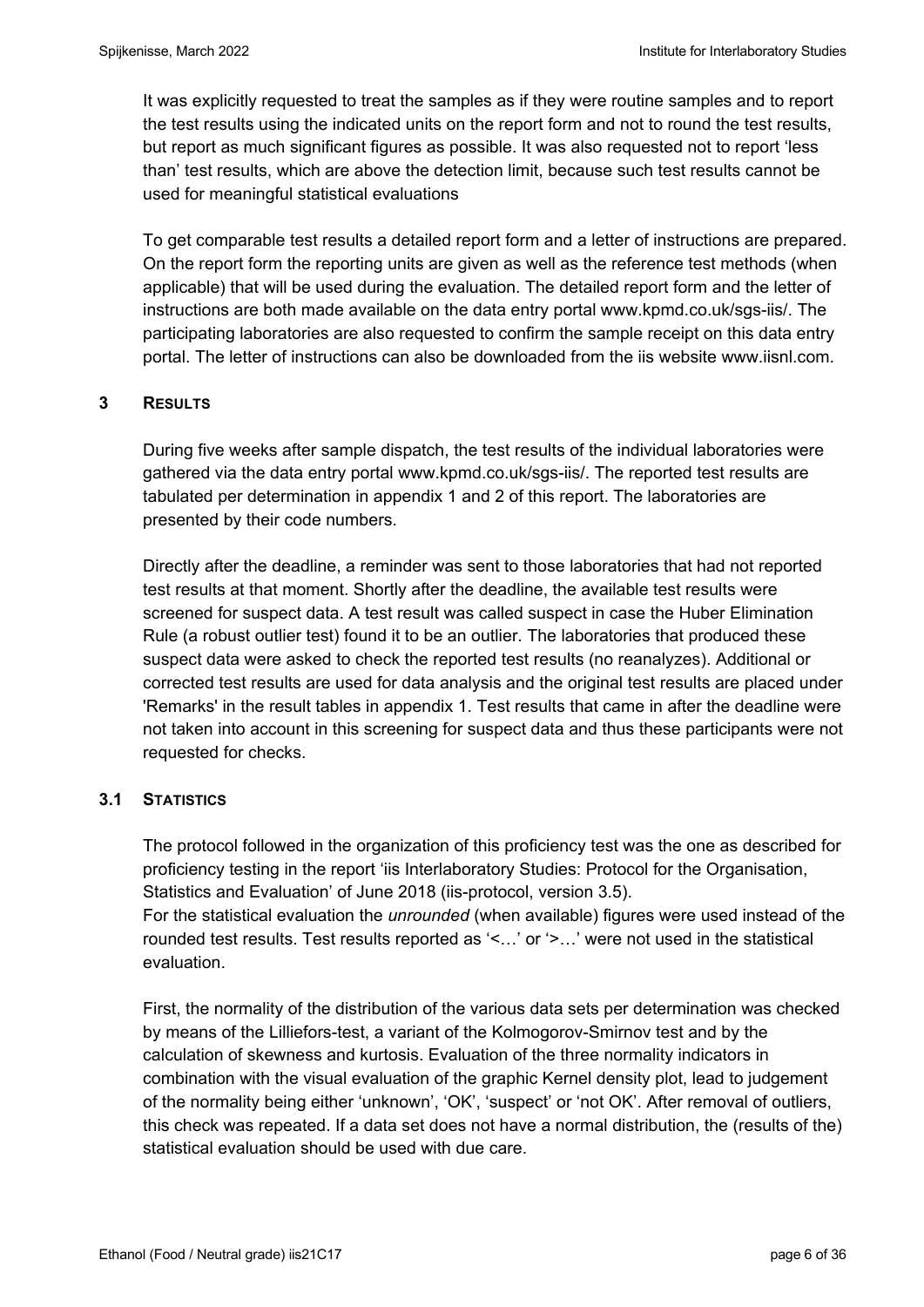The assigned value is determined by consensus based on the test results of the group of participants after rejection of the statistical outliers and/or suspect data.

According to ISO13528 all (original received or corrected) results per determination were submitted to outlier tests. In the iis procedure for proficiency tests, outliers are detected prior to calculation of the mean, standard deviation and reproducibility. For small data sets, Dixon (up to 20 test results) or Grubbs (up to 40 test results) outlier tests can be used. For larger data sets (above 20 test results) Rosner's outlier test can be used. Outliers are marked by  $D(0.01)$  for the Dixon's test, by  $G(0.01)$  or  $DG(0.01)$  for the Grubbs' test and by  $R(0.01)$  for the Rosner's test. Stragglers are marked by D(0.05) for the Dixon's test, by G(0.05) or DG(0.05) for the Grubbs' test and by R(0.05) for the Rosner's test. Both outliers and stragglers were not included in the calculations of averages and standard deviations.

For each assigned value the uncertainty was determined in accordance with ISO13528. Subsequently the calculated uncertainty was evaluated against the respective requirement based on the target reproducibility in accordance with ISO13528. In this PT, the criterion of ISO13528, paragraph 9.2.1. was met for all evaluated tests, therefore, the uncertainty of all assigned values may be negligible and need not be included in the PT report.

Finally, the reproducibilities were calculated from the standard deviations by multiplying them with a factor of 2.8.

## **3.2 GRAPHICS**

In order to visualize the data against the reproducibilities from literature, Gauss plots were made, using the sorted data for one determination (see appendix 1). On the Y-axis the reported test results are plotted. The corresponding laboratory numbers are on the X-axis. The straight horizontal line presents the consensus value (a trimmed mean). The four striped lines, parallel to the consensus value line, are the +3s, +2s, -2s and -3s target reproducibility limits of the selected reference test method. Outliers and other data, which were excluded from the calculations, are represented as a cross. Accepted data are represented as a triangle.

Furthermore, Kernel Density Graphs were made. This is a method for producing a smooth density approximation to a set of data that avoids some problems associated with histograms. Also, a normal Gauss curve (dotted line) was projected over the Kernel Density Graph (smooth line) for reference. The Gauss curve is calculated from the consensus value and the corresponding standard deviation.

### **3.3 Z-SCORES**

To evaluate the performance of the participating laboratories the z-scores were calculated. As it was decided to evaluate the performance of the participants in this proficiency test (PT) against the literature requirements (derived from e.g. ISO or ASTM test methods), the z-scores were calculated using a target standard deviation. This results in an evaluation independent of the variation in this interlaboratory study.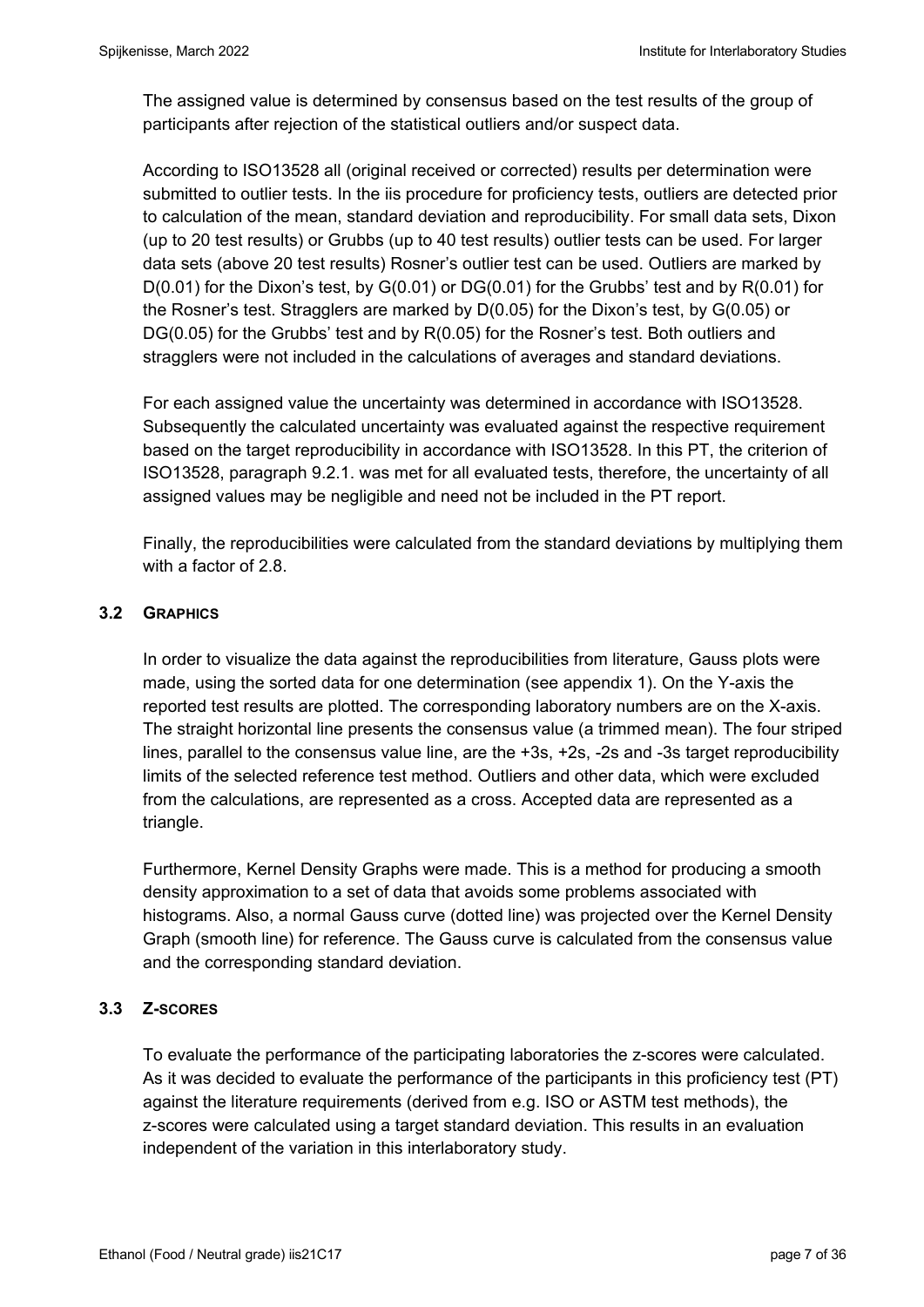The target standard deviation was calculated from the literature reproducibility by division with 2.8. In case no literature reproducibility was available, other target values were used, like Horwitz or an estimated reproducibility based on former iis proficiency tests.

When a laboratory did use a test method with a reproducibility that is significantly different from the reproducibility of the reference test method used in this report, it is strongly advised to recalculate the z-score, while using the reproducibility of the actual test method used, this in order to evaluate whether the reported test result is fit-for-use.

The z-scores were calculated according to:

```
Z_{\text{target}} = (test result - average of PT) / target standard deviation
```
The  $z_{\text{(target)}}$  scores are listed in the test result tables in appendix 1.

Absolute values for z<2 are very common and absolute values for z>3 are very rare. Therefore, the usual interpretation of z-scores is as follows:

|        | $ z  < 1$ good             |
|--------|----------------------------|
|        | $1 <  z  < 2$ satisfactory |
|        | $2 <  z  < 3$ questionable |
| 3 <  z | unsatisfactory             |

### **4 EVALUATION**

In this proficiency test some problems were encountered with the dispatch of the samples. Therefore, the reporting time on the data entry portal was extended with another two weeks. When considering the test results of the two samples together two participants reported test results after the final reporting date and one participant did not report any test result. Not all participants were able to perform all analyzes requested.

In total 27 participants reported 311 numerical test results. Observed were 8 outlying test results, which is 2.6%. In proficiency tests outlier percentages of 3% - 7.5% are quite normal.

Not all data sets proved to have a normal Gaussian distribution. These are referred to as "not OK" or "suspect". The statistical evaluation of these data sets should be used with due care, see also paragraph 3.1.

#### **4.1 EVALUATION PER SAMPLE AND PER TEST**

In this section the reported test results are discussed per sample and per test. The test methods which were used by the various laboratories were taken into account for explaining the observed differences when possible and applicable. These test methods are also in the tables together with the original data in appendix 1. The abbreviations, used in these tables, are explained in appendix 4.

Unfortunately, a suitable reference test method, providing the precision data, is not available for all determinations. For these tests the calculated reproducibility was compared against the estimated reproducibility calculated with the Horwitz equation.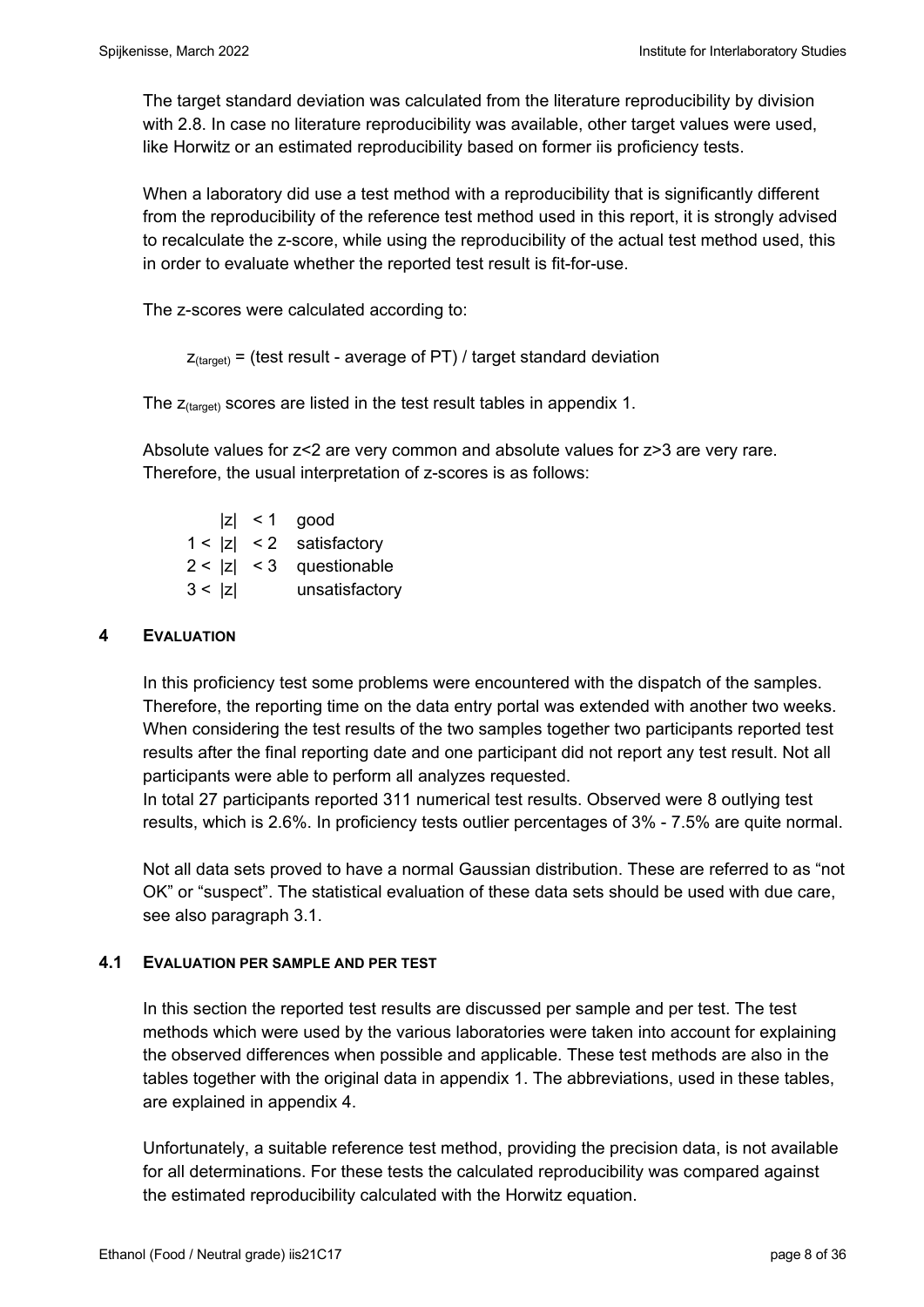In the iis PT reports ASTM test methods are referred to with a number (e.g. D1363) and an added designation for the year that the test method was adopted or revised (e.g. D1363:06). If applicable, a designation in parentheses is added to designate the year of reapproval (e.g. D1363:06(2019)). In the test results tables of appendix 1 only the method number (sub) and year of adoption or revision (e.g. D1363:06) will be used.

- Appearance: This determination was not problematic. All reporting participants agreed on a test result as Pass (Clear and Bright).
- Density at 20°C: This determination was not problematic. No statistical outliers were observed. The calculated reproducibility is in agreement with the requirements of ISO12185:96.
- Nonvolatile matter: This determination was not problematic. Almost all reporting participants agreed on a test result of <1 mg/100mL. Therefore, no z-scores were calculated.
- Permanganate Time Test at 20°C: This determination was problematic. Two statistical outliers were observed. The calculated reproducibility after rejection of the statistical outliers is not in agreement with the requirements of ASTM D1363:06(2019).
- pHe: It is known that the pHe determined with a LiCl electrode will be lower than the pHe determined with a KCl electrode. Test method EN15490 describes the use of a LiCl electrode and test method ASTM D6423 describes the use of a KCl electrode.
- pHe with LiCl electrode: This determination was not problematic. No statistical outliers were observed. The calculated reproducibility is in full agreement with the requirements of EN15490:07.
- pHe with KCI electrode: This determination may be problematic (only three test results were reported). No statistical outliers were observed. The calculated reproducibility is not in agreement with the requirements of ASTM D6423:20a.
- Strength (%M/M): This determination was not problematic. No statistical outliers were observed. The calculated reproducibility is in agreement with the reproducibility derived from the OIML table.
- Strength (%V/V): This determination was not problematic. One statistical outlier was observed. The calculated reproducibility after rejection of the statistical outlier is in agreement with the reproducibility derived from the OIML table.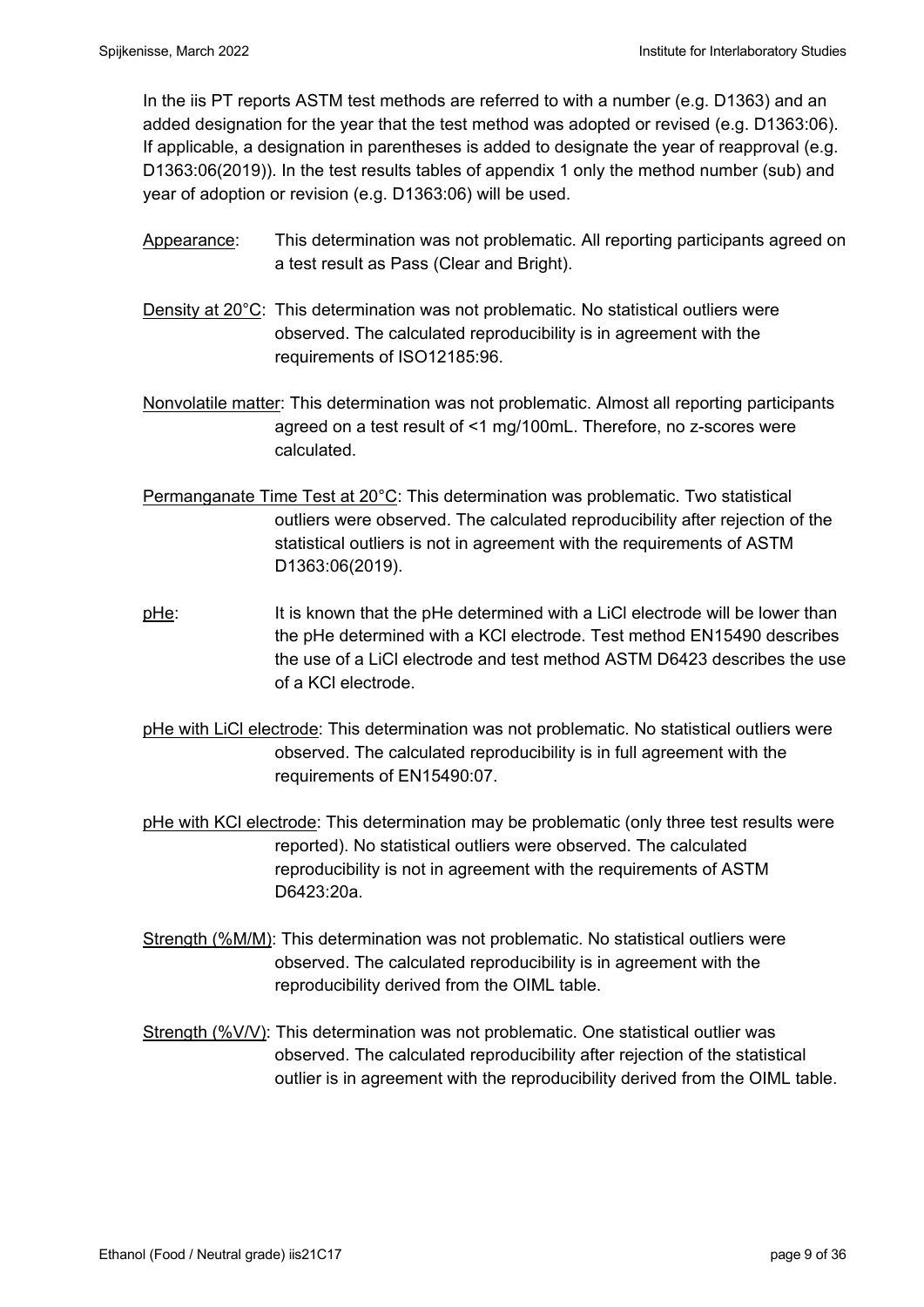Water: This determination was not problematic. One statistical outlier was observed. The calculated reproducibility after rejection of the statistical outlier is in agreement with the estimated reproducibility calculated with the Horwitz equation but is not in agreement with the strict requirements of ASTM E203:16.

Regretfully, no reference test method for this determination exists. Some participants reported test results obtained with a 50 mm cuvette, others with a 10 mm cuvette. In order to determine a Pass or Fail based on the sample UV-graph, it is important that even the smallest deviation is detected. Therefore, the use of a 50 mm cuvette is preferable. In this PT nine laboratories used a 50 mm cuvette and eight laboratories used a 10 mm cuvette. Both groups were evaluated separately.

- UV 50 mm cuvette: In total over seven parameters (UV absorbance in nm) one statistical outlier was observed. Seven participants evaluated the sample as 'Pass' and one other evaluated as 'Not Smooth'.
- UV 10 mm cuvette: In total over seven parameters (UV absorbance in nm) two statistical outliers were observed. Five participants evaluated the sample as 'Pass' while two other evaluated as 'Fail'.
- Purity of Ethanol on dry basis: This determination may not be problematic. One statistical outlier was observed. Regretfully, no reference test method is available that provides precision data for the determination of purity in Ethanol (Food / Neutral grade). Therefore, no z-scores could be calculated.
- Methanol: This determination may be problematic. No statistical outliers were observed. The calculated reproducibility is not in agreement with the estimated reproducibility calculated with the Horwitz equation.
- Acetone: This determination may be problematic. No statistical outliers were observed. The calculated reproducibility is not in agreement with the estimated reproducibility calculated with the Horwitz equation.
- Benzene: This determination was not problematic. No statistical outliers were observed. The calculated reproducibility is in full agreement with the estimated reproducibility calculated with the Horwitz equation.
- Isopropanol: This determination may be problematic. No statistical outliers were observed. The calculated reproducibility is not in agreement with the estimated reproducibility calculated with the Horwitz equation.
- Other impurities: This determination may be problematic. No statistical outliers were observed. Due to a large variation in the test results it was decided not to calculate z-scores.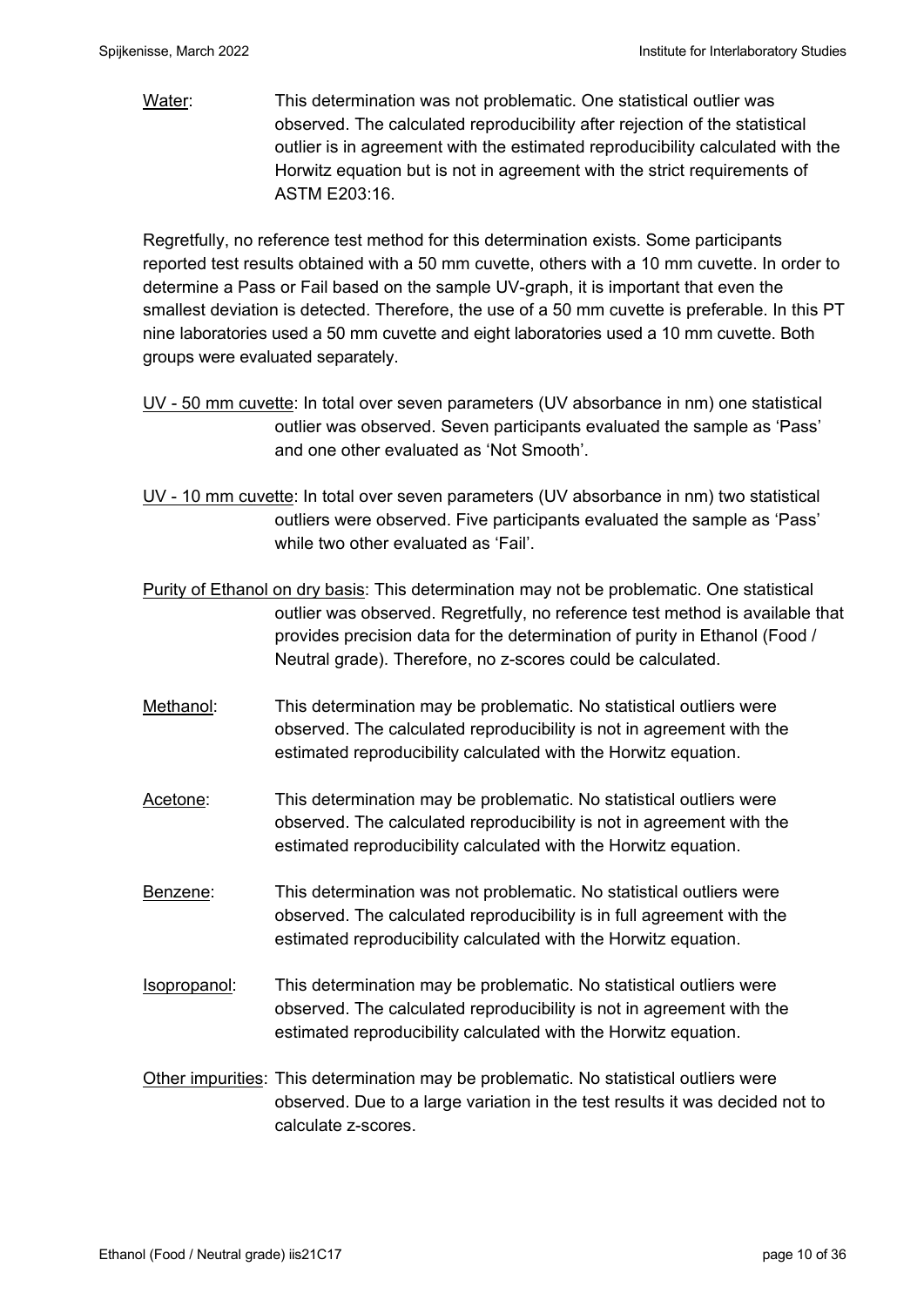## Total impurities: This determination may be problematic. No statistical outliers were observed. The calculated reproducibility is not in agreement with the estimated reproducibility calculated with the Horwitz equation for 7 components.

For impurities not listed above, but mentioned in paragraph 2.6, the participants agree on a concentration near or below the limit of detection. Therefore, these impurities were not further evaluated. The reported test results are given in appendix 2.

### **4.2 PERFORMANCE EVALUATION FOR THE GROUP OF LABORATORIES**

A comparison has been made between the reproducibility as declared by the reference test method and the reproducibility as found for the group of participating laboratories. The number of significant test results, the average, the calculated reproducibility (2.8 \* standard deviation) and the target reproducibility derived from literature reference test methods (in casu ASTM, EN and ISO test methods) or the target reproducibility derived from the official test method or estimated using the Horwitz equation are presented in the next tables.

| Parameter                   | unit     | n              | average    | $2.8 * sd$ | R(lit) |
|-----------------------------|----------|----------------|------------|------------|--------|
| Appearance                  |          | 19             | Pass (C&B) | n.a.       | n.a.   |
| Density at 20°C             | kg/L     | 23             | 0.8058     | 0.0002     | 0.0005 |
| Nonvolatile matter          | mg/100mL | 14             | $<$ 1      | n.e.       | n.e.   |
| Permanganate Time Test 20°C | minutes  | 10             | 32.7       | 11.1       | 8.2    |
| pHe with LiCl electrode     |          | 5              | 7.7        | 0.7        | 0.7    |
| pHe with KCI electrode      |          | 3              | 8.1        | 1.3        | 1.0    |
| Strength                    | %M/M     | 13             | 94.42      | 0.05       | 0.06   |
| Strength                    | %V/V     | 19             | 96.40      | 0.03       | 0.06   |
| Water                       | %M/M     | 17             | 5.55       | 0.20       | 0.48   |
| $UV - 50$ mm cuvette:       |          |                |            |            |        |
| UV-absorbance 300 nm        |          | 8              | 0.012      | 0.008      | n.a.   |
| UV-absorbance 270 nm        |          | 9              | 0.038      | 0.007      | n.a.   |
| UV-absorbance 260 nm        |          | 9              | 0.062      | 0.015      | n.a.   |
| UV-absorbance 250 nm        |          | 9              | 0.118      | 0.014      | n.a.   |
| UV-absorbance 240 nm        |          | 9              | 0.246      | 0.027      | n.a.   |
| UV-absorbance 230 nm        |          | 8              | 0.559      | 0.068      | n.a.   |
| UV-absorbance 220 nm        |          | 8              | 1.181      | 0.207      | n.a.   |
| <b>Conclusion UV-scan</b>   |          | $\overline{7}$ | Pass       | n.a.       | n.a.   |
| $UV - 10$ mm cuvette:       |          |                |            |            |        |
| UV-absorbance 300 nm        |          | $\overline{7}$ | 0.002      | 0.005      | n.a.   |
| UV-absorbance 270 nm        |          | 8              | 0.010      | 0.013      | n.a.   |
| UV-absorbance 260 nm        |          | 8              | 0.015      | 0.014      | n.a.   |
| UV-absorbance 250 nm        |          | 8              | 0.027      | 0.016      | n.a.   |
| UV-absorbance 240 nm        |          | 8              | 0.055      | 0.020      | n.a.   |
| UV-absorbance 230 nm        |          | 8              | 0.120      | 0.041      | n.a.   |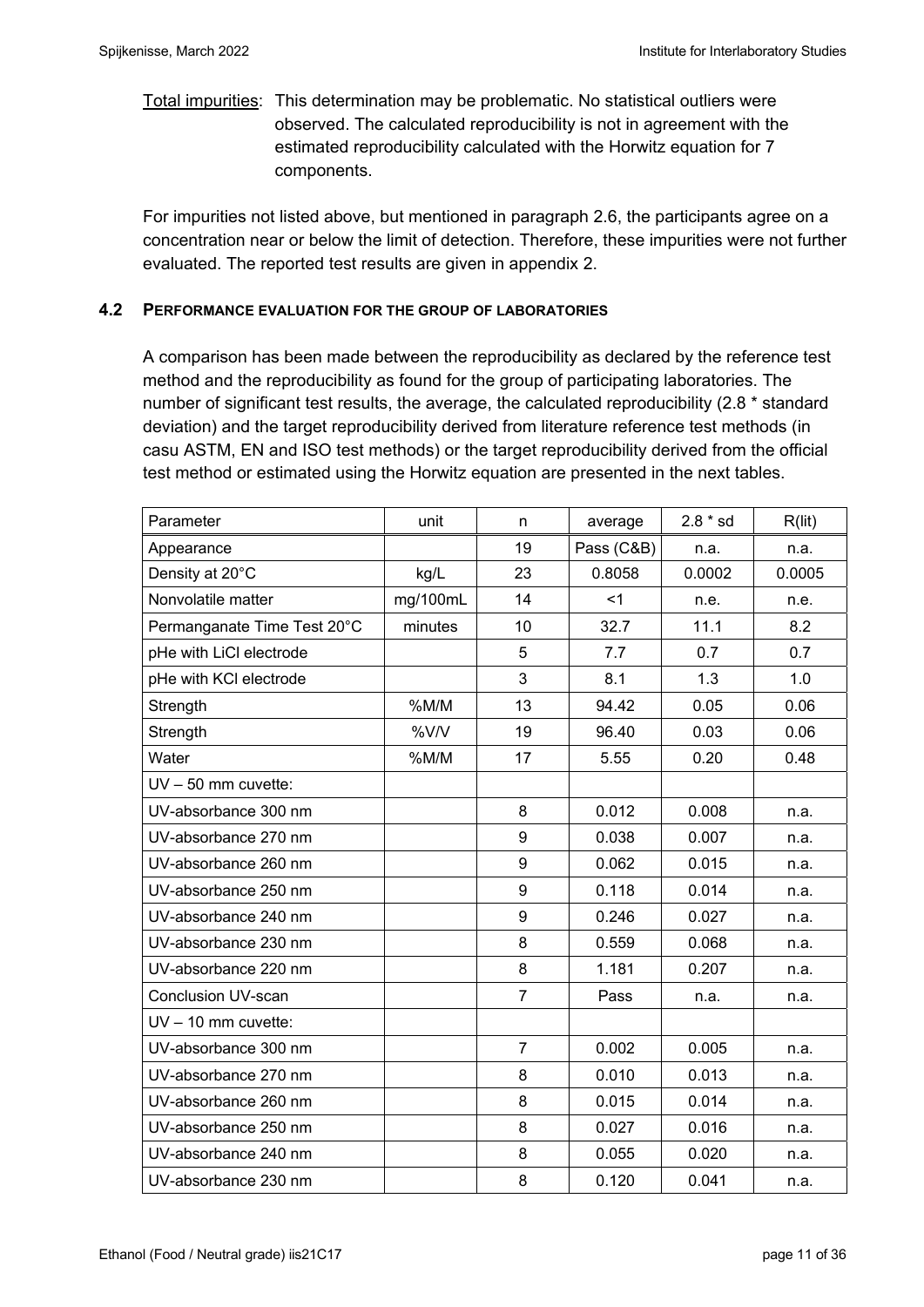| Parameter            | unit | average | $2.8 * sd$ | R(lit) |
|----------------------|------|---------|------------|--------|
| UV-absorbance 220 nm |      | 0.238   | 0.037      | n.a.   |
| Conclusion UV-scan   |      | Pass    | n.a        | n.a.   |

Table 5: reproducibilities of tests on sample #21265

| Parameter                      | unit  | n  | average | $2.8 * sd$ | R(target) |
|--------------------------------|-------|----|---------|------------|-----------|
| Purity of Ethanol on dry basis | %M/M  | 17 | 99.99   | 0.006      | n.e.      |
| Methanol                       | mg/kg | 17 | 11.4    | 8.2        | 3.5       |
| Acetone                        | mg/kg | 16 | 16.8    | 9.1        | 4.9       |
| Benzene                        | mg/kg | 7  | 3.1     | 1.3        | 1.2       |
| Isopropanol                    | mg/kg | 14 | 6.2     | 2.6        | 2.1       |
| Other impurities               | mg/kg | 10 | 30.2    | 69.9       | (14.0)    |
| Total impurities               | mg/kg | 12 | 67.7    | 78.4       | 42.5      |

Table 6: reproducibilities of tests on sample #21266

Results between brackets no z-scores are calculated

Without further statistical calculations it can be concluded that for many tests there is not a good compliance of the group of participants with the reference test methods. The problematic tests have been discussed in paragraph 4.1.

#### **4.3 COMPARISON OF THE PROFICIENCY TEST OF DECEMBER 2021 WITH PREVIOUS PTS**

|                                    | December<br>2021 | December<br>2020 | December<br>2019 | December<br>2018 | December<br>2017 |
|------------------------------------|------------------|------------------|------------------|------------------|------------------|
| Number of reporting laboratories   | 27               | 24               | 25               | 25               | 29               |
| Number of test results             | 311              | 315              | 337              | 303              | 301              |
| Number of statistical outliers     | 8                | 19               | 19               | 20               | 22               |
| Percentage of statistical outliers | 2.6%             | 6.0%             | 5.6%             | 6.6%             | 7.3%             |

Table 7: comparison with previous proficiency tests

In proficiency tests, outlier percentages of 3% - 7.5% are quite normal.

The performance of the determinations of the proficiency tests was compared to the requirements of the reference test methods. The conclusions are given in the following table.

| Parameter                   | December<br>2021 | December<br>2020         | December<br>2019 | December<br>2018 | December<br>2017 |
|-----------------------------|------------------|--------------------------|------------------|------------------|------------------|
| Density at 20°C             | $++$             | $++$                     | $++$             | $++$             | $++$             |
| Nonvolatile matter          | n.e.             | n.e.                     |                  | $++$             | $++$             |
| Permanganate Time Test 20°C | -                | $\overline{\phantom{0}}$ | $\ddot{}$        |                  |                  |
| pHe with LiCl electrode     | $+/-$            | ۰                        |                  | $++$             |                  |
| pHe with KCI electrode      |                  |                          |                  |                  |                  |
| Strength %M/M               | $\ddot{}$        | $\blacksquare$           | +                | $++$             | $^{++}$          |
| Strength %V/V               | $++$             | $\ddot{}$                | $+/-$            | $\ddot{}$        | $++$             |
| Water                       | $^{++}$          | ÷                        | ÷                |                  |                  |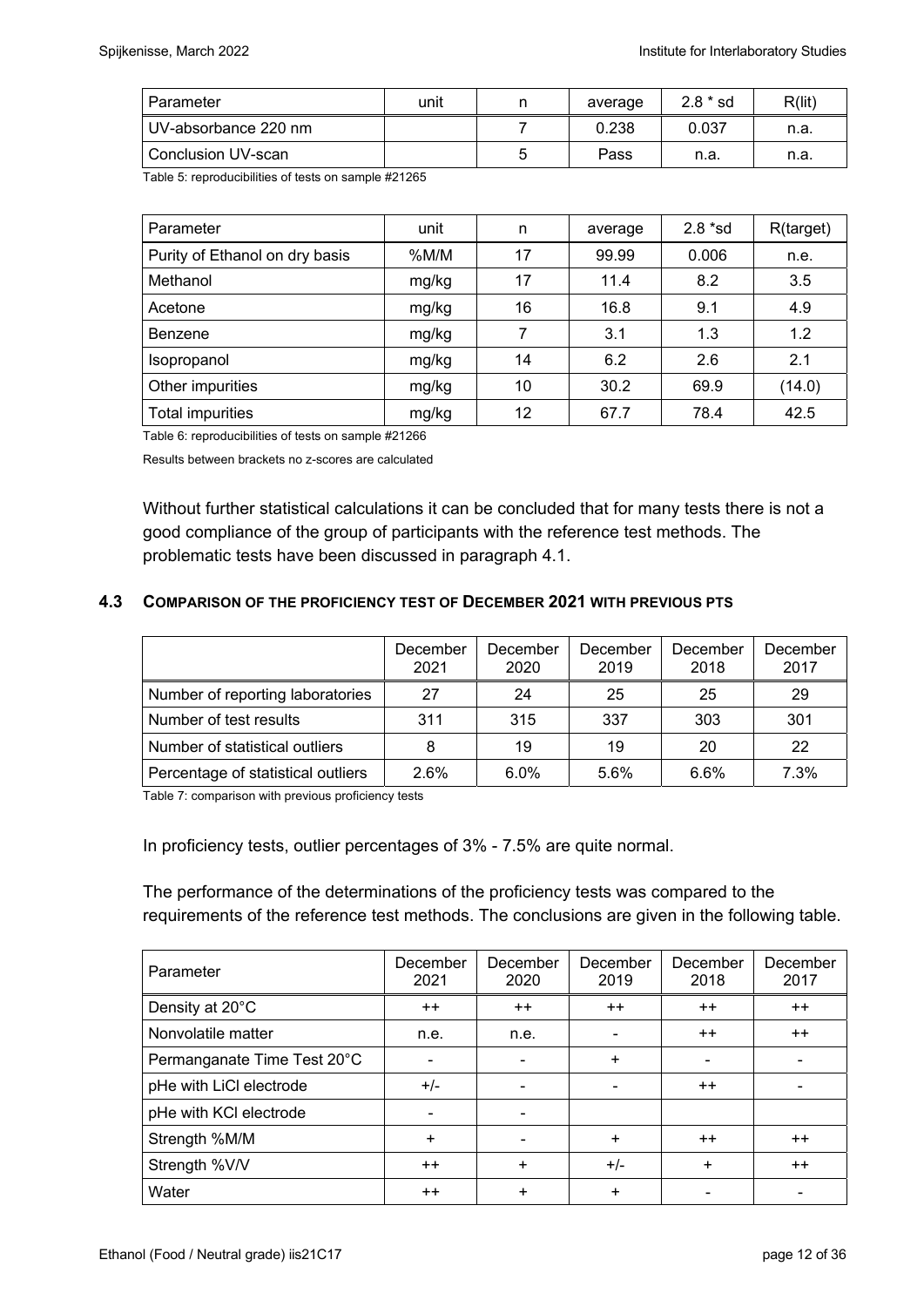| Parameter                   | December<br>2021 | December<br>2020         | December<br>2019 | December<br>2018 | December<br>2017 |
|-----------------------------|------------------|--------------------------|------------------|------------------|------------------|
| Purity Ethanol on dry basis | n.e.             | $(+/-)$                  | $(++)$           | $^{(+)}$         | $^{(+)}$         |
| Methanol                    |                  | ۰                        |                  |                  |                  |
| Acetal (1,1-diethoxyethane) | n.e.             | n.e.                     | $\ddot{}$        | n.e.             | n.e.             |
| Acetaldehyde                | n.e.             | n.e.                     | n.a.             | n.a.             | n.a.             |
| Acetone                     | -                | $\overline{\phantom{a}}$ | $+$              | $+/-$            | --               |
| Benzene                     | $+/-$            |                          |                  |                  | n.e.             |
| Isopropanol                 |                  | $\overline{\phantom{0}}$ |                  | $\ddot{}$        | $\ddot{}$        |
| Mono Ethylene glycol (MEG)  | n.e.             | (--)                     | n.e.             | n.e.             | n.e.             |
| Other impurities            | (--)             | (--)                     | n.a.             | n.a.             | n.a.             |
| <b>Total impurities</b>     |                  | ÷                        |                  |                  |                  |

Table 8: comparison determinations against the reference test methods

Results between brackets should be used with due care.

The following performance categories were used:

- ++ : group performed much better than the reference test method
- + : group performed better than the reference test method
- +/- : group performance equals the reference test method
- : group performed worse than the reference test method
- -- : group performed much worse than the reference test method
- n.e. : not evaluated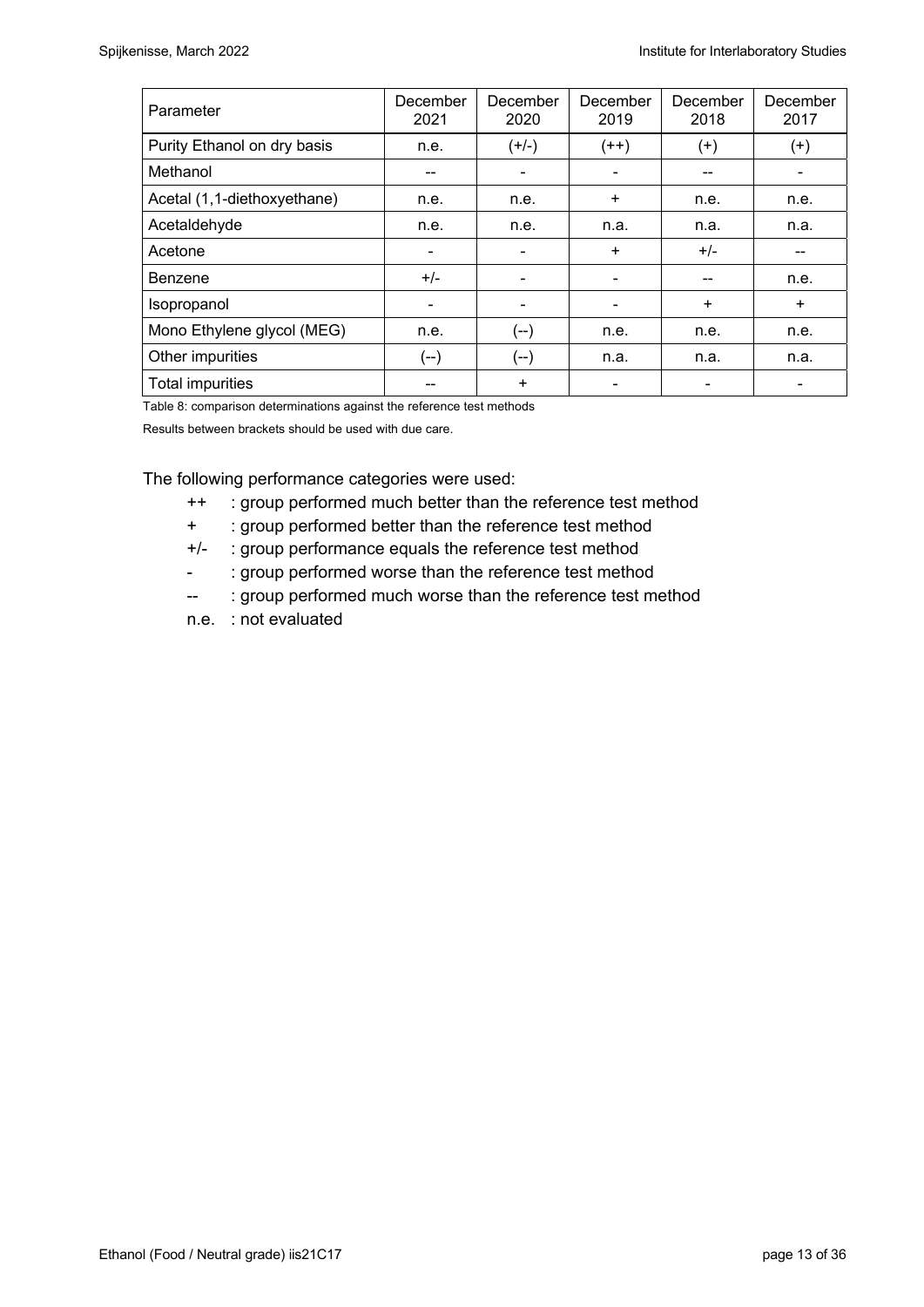| Determination of Appearance on sample #21265; |  |
|-----------------------------------------------|--|
|                                               |  |

|      | - - -<br>$- \cdot$ . | er r<br>-------<br>.                      |      |         |         |
|------|----------------------|-------------------------------------------|------|---------|---------|
| lab  | method               | value                                     | mark | z(targ) | remarks |
| 150  | Visual               | C&B                                       |      | -----   |         |
| 235  | Visual               | C&B                                       |      |         |         |
| 273  | Visual               | Pass                                      |      |         |         |
| 312  | Visual               | <b>CLCOL</b>                              |      |         |         |
| 315  | E2680                | pass                                      |      |         |         |
| 323  | E2679                | C&B                                       |      |         |         |
| 329  | Visual               | clear liquid                              |      |         |         |
| 357  |                      | CFSM = Clear and free of suspended matter |      |         |         |
| 446  | E2680                | Pass                                      |      |         |         |
| 551  | Visual               | Pass                                      |      | -----   |         |
| 859  |                      | -----                                     |      |         |         |
| 912  | Visual               | Clear and bright                          |      |         |         |
| 913  | E2680                | Clear and Bright                          |      |         |         |
| 922  | Visual               | Clear & Bright                            |      | -----   |         |
| 963  | Visual               | Pass                                      |      | -----   |         |
| 1205 |                      | -----                                     |      |         |         |
| 1438 |                      |                                           |      |         |         |
| 1574 |                      |                                           |      |         |         |
| 1605 |                      | -----                                     |      |         |         |
| 1726 | Visual               | Clear&Colorless                           |      | -----   |         |
| 1727 | Visual               | Clear&Colorless                           |      |         |         |
| 1817 | Visual               | Pass                                      |      |         |         |
| 1835 | Visual               | C&C                                       |      |         |         |
| 1927 |                      | -----                                     |      |         |         |
| 6123 |                      | -----                                     |      | -----   |         |
| 6214 | Visual               | clear & colourless                        |      |         |         |
| 6224 |                      | -----                                     |      |         |         |
| 6403 |                      | -----                                     |      | -----   |         |
|      |                      |                                           |      |         |         |
|      | n                    | 19                                        |      |         |         |

 $m$  19 mean (n) Clear and Bright / Pass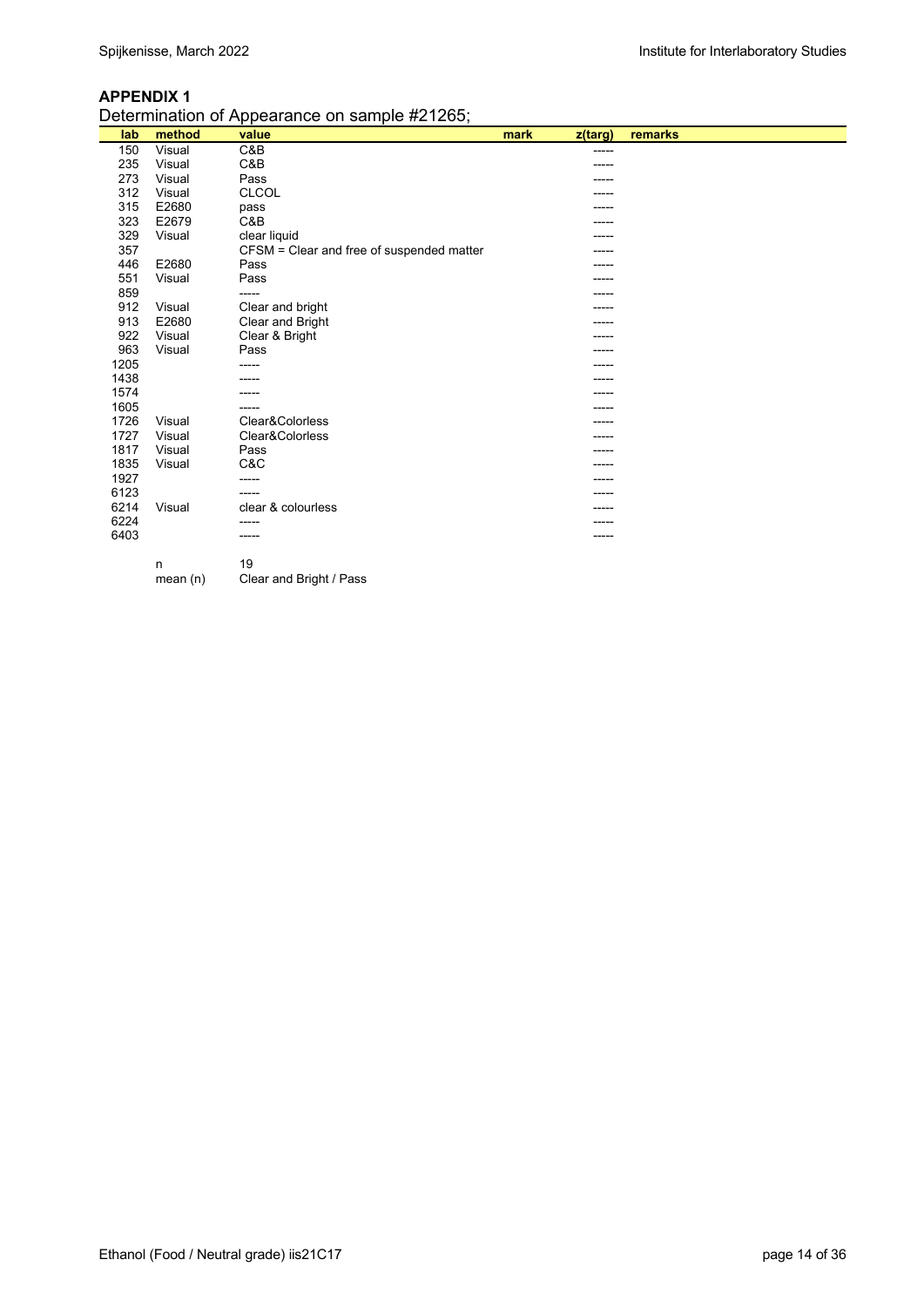## Determination of Density at 20°C on sample #21265; results in kg/L

| lab    | method               | value     | mark | z(targ) | remarks |
|--------|----------------------|-----------|------|---------|---------|
| 150    | D4052                | 0.8057    |      | $-0.44$ |         |
| 235    | D4052                | 0.80595   |      | 0.96    |         |
| 273    | D4052                | 0.8058    |      | 0.12    |         |
| 312    | ISO12185             | 0.8058    |      | 0.12    |         |
| 315    | D4052                | 0.8057    |      | $-0.44$ |         |
| 323    | D4052                | 0.8058    |      | 0.12    |         |
| 329    | D4052                | 0.8058    |      | 0.12    |         |
| 357    | D4052                | 0.80583   |      | 0.29    |         |
| 446    | D4052                | 0.8058    |      | 0.12    |         |
| 551    | D4052                | 0.8058    |      | 0.12    |         |
| 859    |                      | -----     |      | -----   |         |
| 912    | ISO3675              | 0.8058    |      | 0.12    |         |
| 913    | D4052                | 0.8058    |      | 0.12    |         |
| 922    | D4052                | 0.80579   |      | 0.07    |         |
| 963    | ISO12185             | 0.8057    |      | $-0.44$ |         |
| 1205   | In house             | 0.805779  |      | 0.00    |         |
| 1438   |                      | -----     |      | -----   |         |
| 1574   |                      | -----     |      | -----   |         |
| 1605   | D4052                | 0.805755  |      | $-0.13$ |         |
| 1726   | D4052                | 0.80580   |      | 0.12    |         |
| 1727   | D4052                | 0.80571   |      | $-0.38$ |         |
| 1817   | Table OIML           | 0.80582   |      | 0.23    |         |
| 1835   | ISO12185             | 0.80579   |      | 0.07    |         |
| 1927   | D4052                | 0.80577   |      | $-0.05$ |         |
| 6123   | <b>ISO3838</b>       | 0.8057    |      | $-0.44$ |         |
| 6214   | ISO12185             | 0.8057    |      | $-0.44$ |         |
| 6224   |                      |           |      |         |         |
| 6403   |                      |           |      |         |         |
|        | normality            | not OK    |      |         |         |
|        | n                    | 23        |      |         |         |
|        | outliers             | 0         |      |         |         |
|        | mean(n)              | 0.805778  |      |         |         |
|        | st.dev. $(n)$        | 0.0000581 |      |         |         |
|        | R(calc.)             | 0.000163  |      |         |         |
|        | st.dev.(ISO12185:96) | 0.0001786 |      |         |         |
|        | R(ISO12185:96)       | 0.0005    |      |         |         |
|        |                      |           |      |         |         |
| 0.807  |                      |           |      |         |         |
|        |                      |           |      |         |         |
| 0.8065 |                      |           |      |         |         |



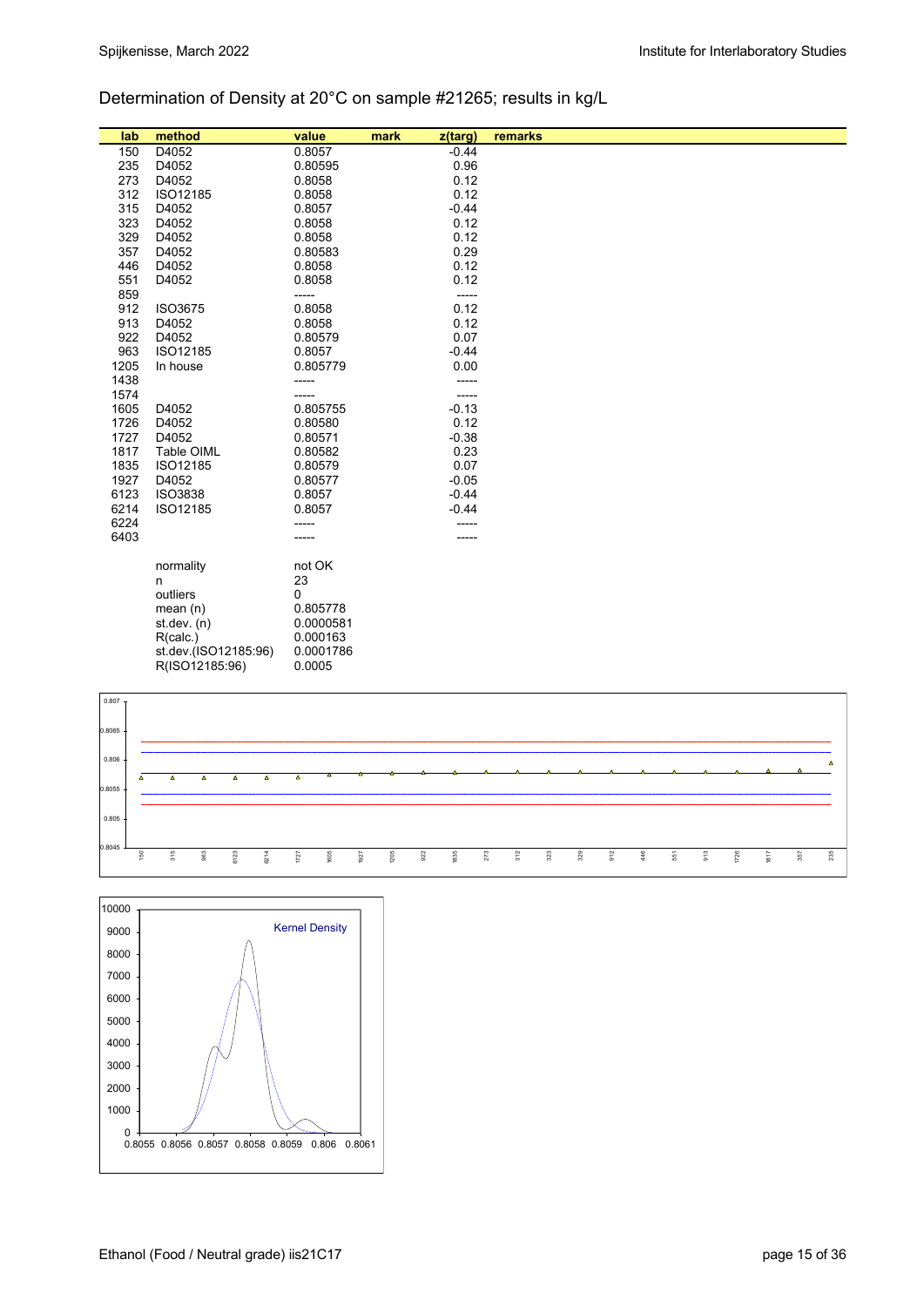## Determination of Nonvolatile matter on sample #21265; results in mg/100mL

| lab  | method     | value    | mark | z(targ) | remarks          |
|------|------------|----------|------|---------|------------------|
| 150  | D1353      | $0.2\,$  |      | -----   |                  |
| 235  | D1353      | $0.5\,$  |      |         |                  |
| 273  |            | -----    |      |         |                  |
| 312  | D1353      | <1       |      |         |                  |
| 315  | D1353      | < 1      |      | -----   |                  |
| 323  | D1353      | < 1      |      | -----   |                  |
| 329  | D1353      | $0.8\,$  | C    |         | first reported 8 |
| 357  | D1353      | $\leq 1$ |      |         |                  |
| 446  | D1353      | 0        |      |         |                  |
| 551  | D1353      | < 0.1    |      |         |                  |
| 859  |            | -----    |      | -----   |                  |
| 912  | D1353      | 0.6      |      |         |                  |
| 913  | D1353      | <1       |      |         |                  |
| 922  | D1353      | 1.0      |      |         |                  |
| 963  |            |          |      |         |                  |
| 1205 |            |          |      |         |                  |
| 1438 |            |          |      |         |                  |
| 1574 |            |          |      |         |                  |
| 1605 |            | -----    |      |         |                  |
| 1726 | EN15691    | ~10      |      |         |                  |
| 1727 | EN15691    | $<$ 1    |      |         |                  |
| 1817 | In house   | 0        |      |         |                  |
| 1835 | EN15691    | ~10      |      |         |                  |
| 1927 |            | ----     |      |         |                  |
| 6123 |            | -----    |      | -----   |                  |
| 6214 |            | ----     |      | -----   |                  |
| 6224 |            |          |      |         |                  |
| 6403 |            |          |      |         |                  |
|      | n          | 14       |      |         |                  |
|      | mean $(n)$ | $<$ 1    |      |         |                  |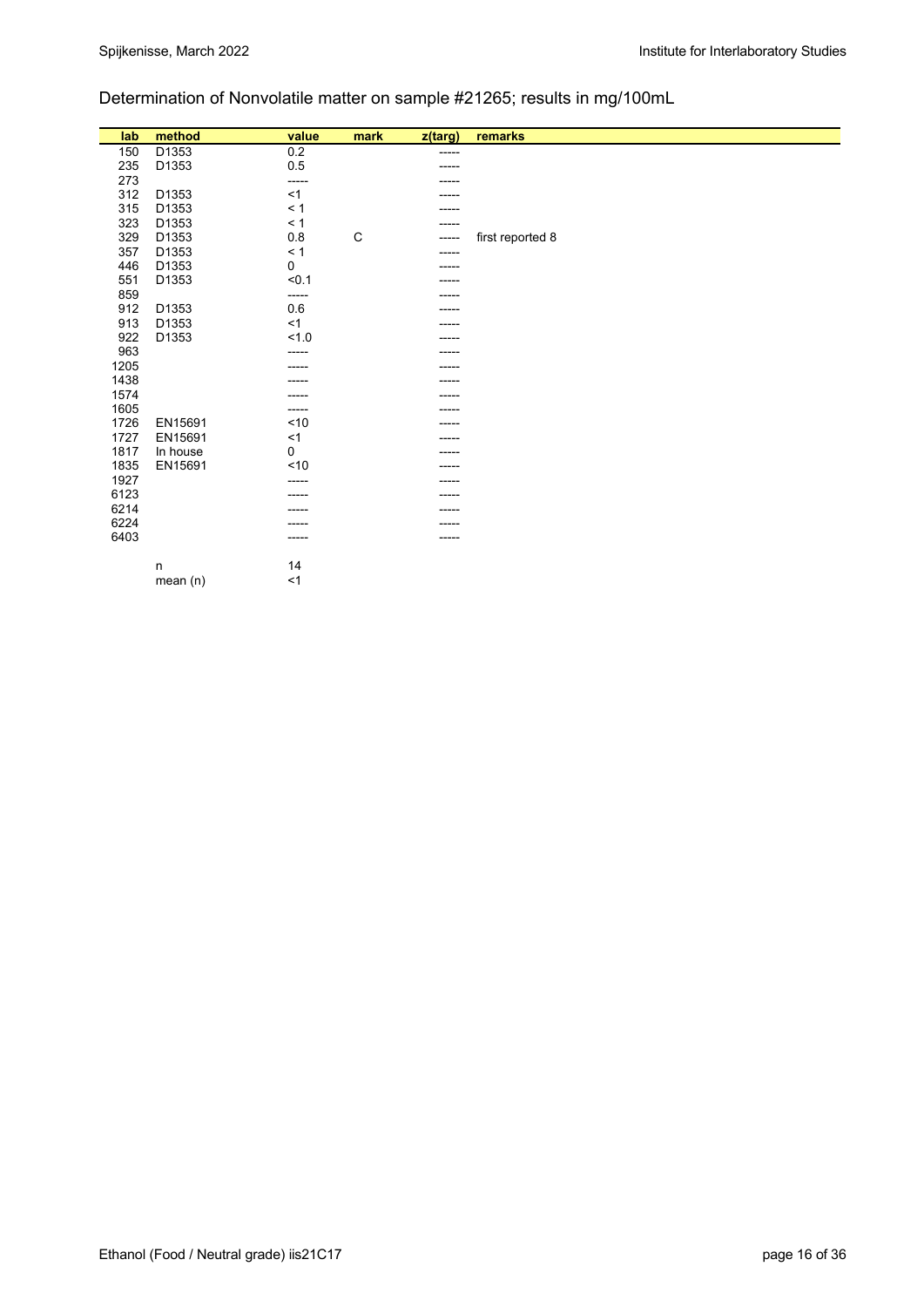## Determination of Permanganate Time Test at 20°C on sample #21265; results in minutes

| lab             | method            | value           | mark     | z(targ) | remarks        |
|-----------------|-------------------|-----------------|----------|---------|----------------|
| 150             | D1363             | $\overline{35}$ |          | 0.78    |                |
| 235             | D1363             | 46              | DG(0.05) | 4.52    |                |
| 273             |                   | -----           |          | -----   |                |
| 312             |                   | -----           |          | -----   |                |
| 315             | D1363             | 35              |          | 0.78    |                |
| 323             |                   | -----           |          | -----   |                |
| 329             | D1363             | 35              |          | 0.78    |                |
| 357             | D1363             | 35              |          | 0.78    |                |
| 446             | D1363             | >20             |          | -----   |                |
| 551             | D1363             | 31              |          | $-0.58$ |                |
| 859             |                   | -----           |          | -----   |                |
| 912             | D1363             | 30              |          | $-0.92$ |                |
| 913             | D1363             | 27              |          | $-1.94$ |                |
| 922             | D1363             | 31              |          | $-0.58$ |                |
| 963             | D1363             | 40.0            |          | 2.48    |                |
| 1205            |                   | -----           |          | -----   |                |
| 1438            |                   |                 |          |         |                |
| 1574            |                   |                 |          |         |                |
| 1605            |                   |                 |          |         |                |
| 1726            |                   |                 |          |         |                |
| 1727            |                   | -----           |          | -----   |                |
| 1817            | In house          | 28              |          | $-1.60$ |                |
| 1835            |                   |                 |          | -----   |                |
| 1927            |                   |                 |          |         |                |
| 6123            |                   |                 |          |         |                |
| 6214            |                   |                 |          |         |                |
| 6224            |                   | -----           |          | -----   |                |
| 6403            | In house          | 53              | DG(0.05) | 6.90    |                |
|                 | normality         | OK              |          |         |                |
|                 | n                 | $10$            |          |         |                |
|                 | outliers          | $\overline{c}$  |          |         |                |
|                 | mean(n)           | 32.70           |          |         |                |
|                 | st.dev. (n)       | 3.974           |          |         |                |
|                 | R(calc.)          | 11.13           |          |         |                |
|                 | st.dev.(D1363:06) | 2.943           |          |         |                |
|                 | R(D1363:06)       | 8.24            |          |         |                |
|                 |                   |                 |          |         |                |
| 60 <sub>7</sub> |                   |                 |          |         |                |
| 55 <sub>5</sub> |                   |                 |          |         | $\pmb{\times}$ |
| $50 -$          |                   |                 |          |         |                |
|                 |                   |                 |          |         | $\mathbf{x}$   |



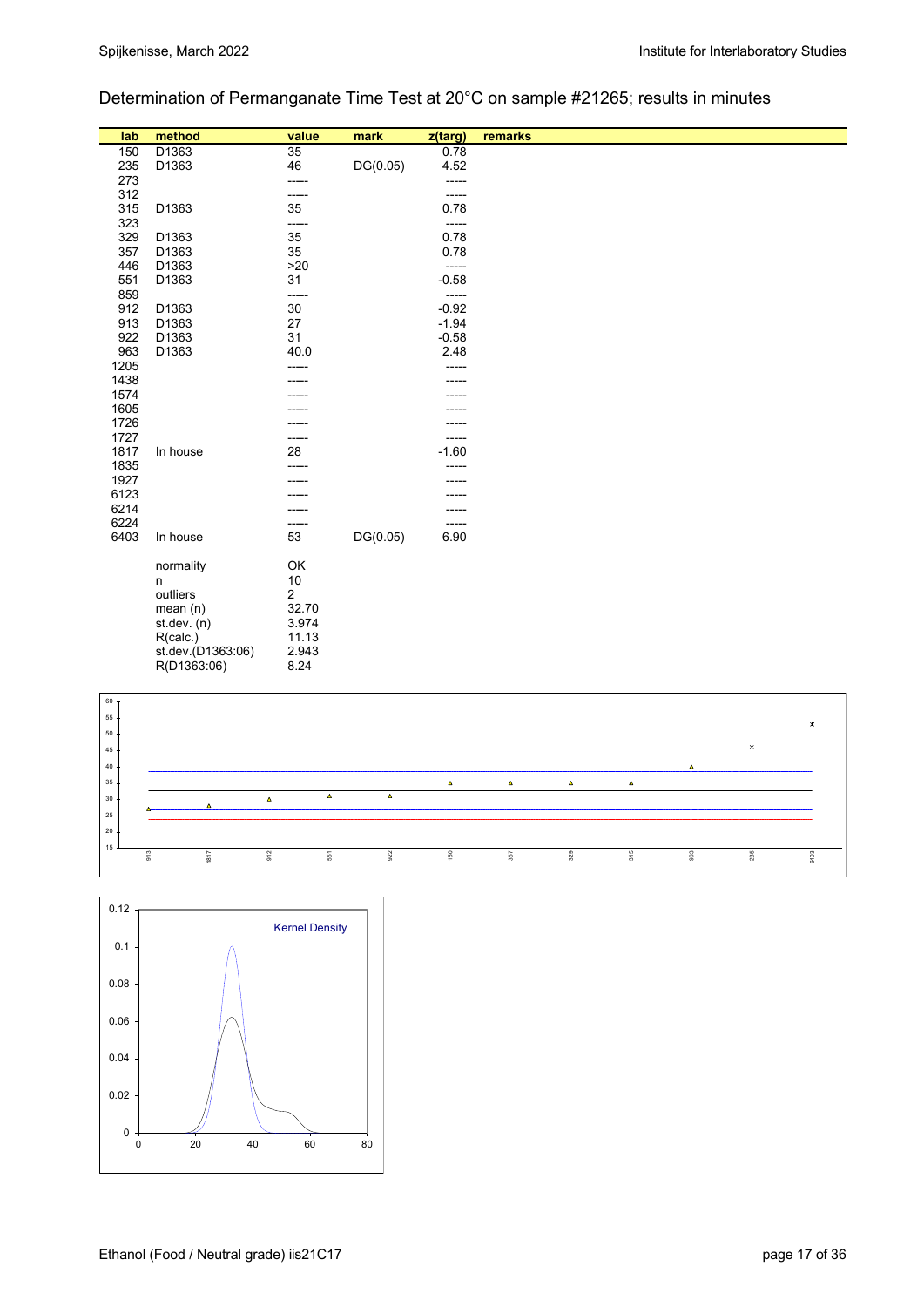## Determination of pHe with LiCl electrode on sample #21265;

| lab            | method                  | value           | mark | z(targ)          | remarks        |          |
|----------------|-------------------------|-----------------|------|------------------|----------------|----------|
| 150            |                         | -----           |      | -----            |                |          |
| 235            |                         |                 |      | -----            |                |          |
| 273            |                         |                 |      | -----            |                |          |
| 312            |                         |                 |      |                  |                |          |
| 315            |                         |                 |      |                  |                |          |
| 323            |                         |                 |      |                  |                |          |
| 329            |                         |                 |      | ----             |                |          |
| 357            |                         |                 |      |                  |                |          |
| 446            |                         |                 |      | -----            |                |          |
| 551            | NBR10891                | 7.33            |      | $-1.37$          |                |          |
| 859            |                         | -----           |      | -----            |                |          |
| 912<br>913     |                         |                 |      | -----            |                |          |
| 922            |                         |                 |      |                  |                |          |
| 963            | EN15490                 | -----<br>7.55   |      | -----<br>$-0.53$ |                |          |
| 1205           |                         | -----           |      | -----            |                |          |
| 1438           |                         |                 |      | -----            |                |          |
| 1574           |                         | -----           |      | -----            |                |          |
| 1605           |                         | -----           |      | -----            |                |          |
| 1726           | EN15490                 | 7.96            |      | 1.02             |                |          |
| 1727           | EN15490                 | 7.77            |      | 0.30             |                |          |
| 1817           |                         | -----           |      | -----            |                |          |
| 1835           | EN15490                 | 7.84            |      | 0.57             |                |          |
| 1927           |                         |                 |      | -----            |                |          |
| 6123           |                         |                 |      | -----            |                |          |
| 6214           |                         |                 |      |                  |                |          |
| 6224           |                         |                 |      |                  |                |          |
| 6403           |                         | -----           |      | -----            |                |          |
|                |                         |                 |      |                  |                |          |
|                | normality               | unknown         |      |                  |                |          |
|                | n                       | 5               |      |                  |                |          |
|                | outliers                | $\pmb{0}$       |      |                  |                |          |
|                | mean(n)<br>st. dev. (n) | 7.690<br>0.2505 |      |                  |                |          |
|                | R(calc.)                | 0.701           |      |                  |                |          |
|                | st.dev.(EN15490:07)     | 0.2637          |      |                  |                |          |
|                | R(EN15490:07)           | 0.738           |      |                  |                |          |
|                |                         |                 |      |                  |                |          |
| $\,9$          |                         |                 |      |                  |                |          |
|                |                         |                 |      |                  |                |          |
| 8.5            |                         |                 |      |                  |                |          |
|                |                         |                 |      |                  |                |          |
| $\,$ 8 $\,$    |                         |                 |      |                  | $\pmb{\Delta}$ | $\Delta$ |
| 7.5            |                         | $\pmb{\Delta}$  |      |                  |                |          |
|                | Δ                       |                 |      |                  |                |          |
| $\overline{7}$ |                         |                 |      |                  |                |          |
|                |                         |                 |      |                  |                |          |
| $6.5\,$        |                         |                 |      |                  |                |          |
| $\bf 6$        |                         |                 |      |                  |                |          |
|                | 551                     | 963             |      |                  | 1835<br>$1727$ | 1726     |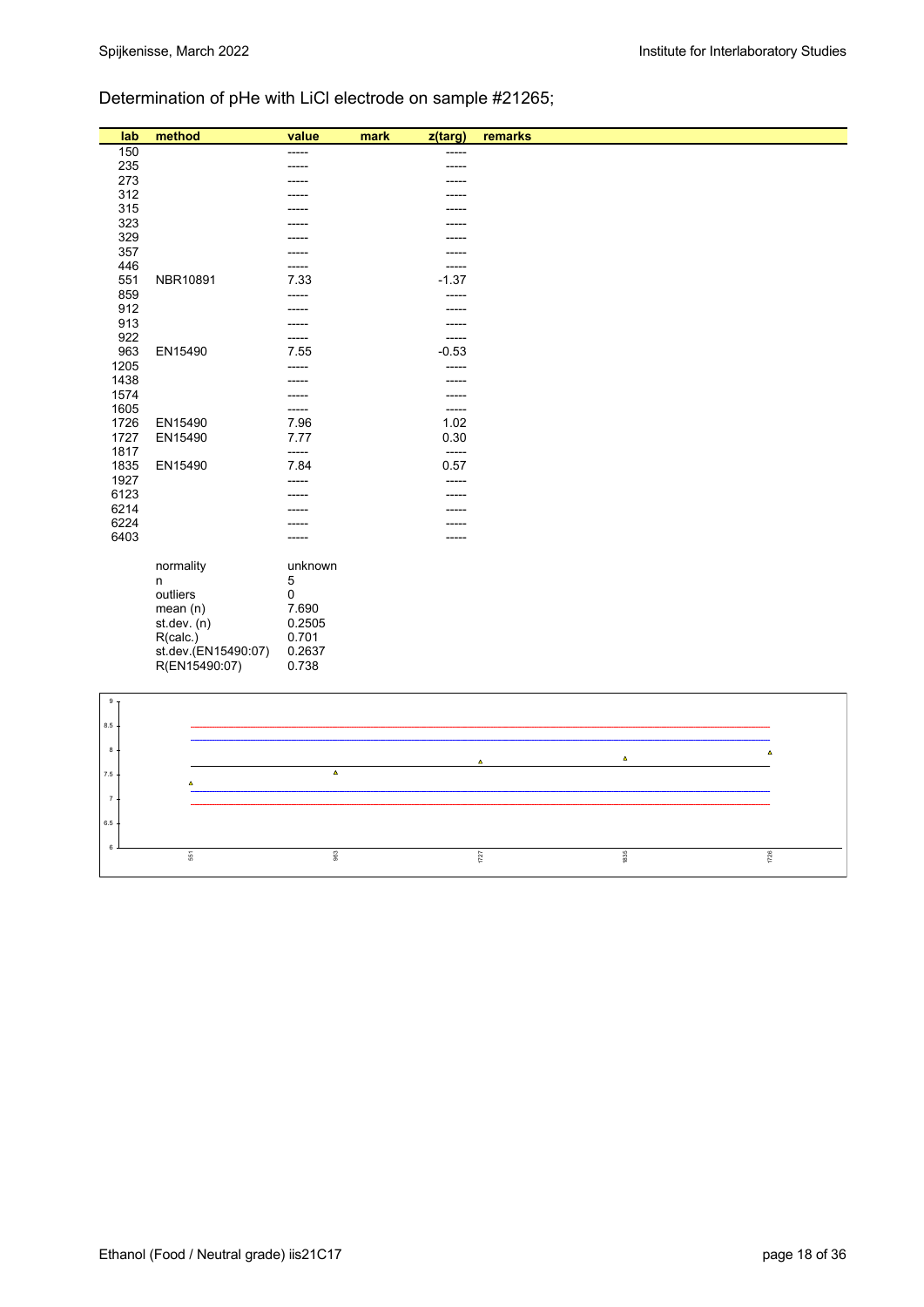## Determination of pHe with KCl electrode on sample #21265;

| lab            | method             | value   | mark | z(targ) | remarks        |        |
|----------------|--------------------|---------|------|---------|----------------|--------|
| 150            | D6423              | 8.5     |      | 1.23    |                |        |
| 235            |                    | ------  |      | -----   |                |        |
| 273            |                    | -----   |      | -----   |                |        |
| 312            |                    |         |      |         |                |        |
| 315            |                    |         |      |         |                |        |
| 323            |                    |         |      |         |                |        |
| 329            |                    |         |      |         |                |        |
| 357            |                    |         |      |         |                |        |
| 446            |                    | -----   |      | -----   |                |        |
| 551            | D6423              | 8.05    |      | 0.00    |                |        |
| 859            |                    | -----   |      | -----   |                |        |
| 912            |                    | -----   |      | -----   |                |        |
| 913            |                    | -----   |      | -----   |                |        |
| 922            | D6423              | 7.6     |      | $-1.23$ |                |        |
| 963            |                    | ------  |      | -----   |                |        |
| 1205           |                    | -----   |      | -----   |                |        |
| 1438           |                    |         |      |         |                |        |
| 1574           |                    |         |      |         |                |        |
| 1605           |                    |         |      |         |                |        |
| 1726           |                    |         |      |         |                |        |
| 1727           |                    |         |      |         |                |        |
| 1817           |                    |         |      |         |                |        |
| 1835           |                    |         |      |         |                |        |
| 1927           |                    |         |      |         |                |        |
| 6123           |                    |         |      |         |                |        |
| 6214           |                    |         |      |         |                |        |
| 6224           |                    |         |      |         |                |        |
| 6403           |                    | -----   |      | ----    |                |        |
|                | normality          | unknown |      |         |                |        |
|                | n                  | 3       |      |         |                |        |
|                | outliers           | 0       |      |         |                |        |
|                | mean(n)            | 8.050   |      |         |                |        |
|                | st.dev. (n)        | 0.4500  |      |         |                |        |
|                | R(calc.)           | 1.260   |      |         |                |        |
|                | st.dev.(D6423:20a) | 0.3668  |      |         |                |        |
|                | R(D6423:20a)       | 1.027   |      |         |                |        |
|                |                    |         |      |         |                |        |
|                |                    |         |      |         |                |        |
| $10\,$         |                    |         |      |         |                |        |
| 9.5            |                    |         |      |         |                |        |
| $9\,$          |                    |         |      |         |                |        |
| $8.5\,$        |                    |         |      |         | $\pmb{\Delta}$ |        |
|                |                    |         |      |         |                |        |
| $\bf8$         |                    |         |      |         |                |        |
| $7.5\,$        | Δ                  |         |      |         |                |        |
| $\overline{7}$ |                    |         |      |         |                |        |
| $6.5\,$        |                    |         |      |         |                |        |
|                |                    |         |      |         |                |        |
| $\,6\,$        | 922                | 551     |      |         | 150<br>-999    | $-999$ |
|                |                    |         |      |         |                |        |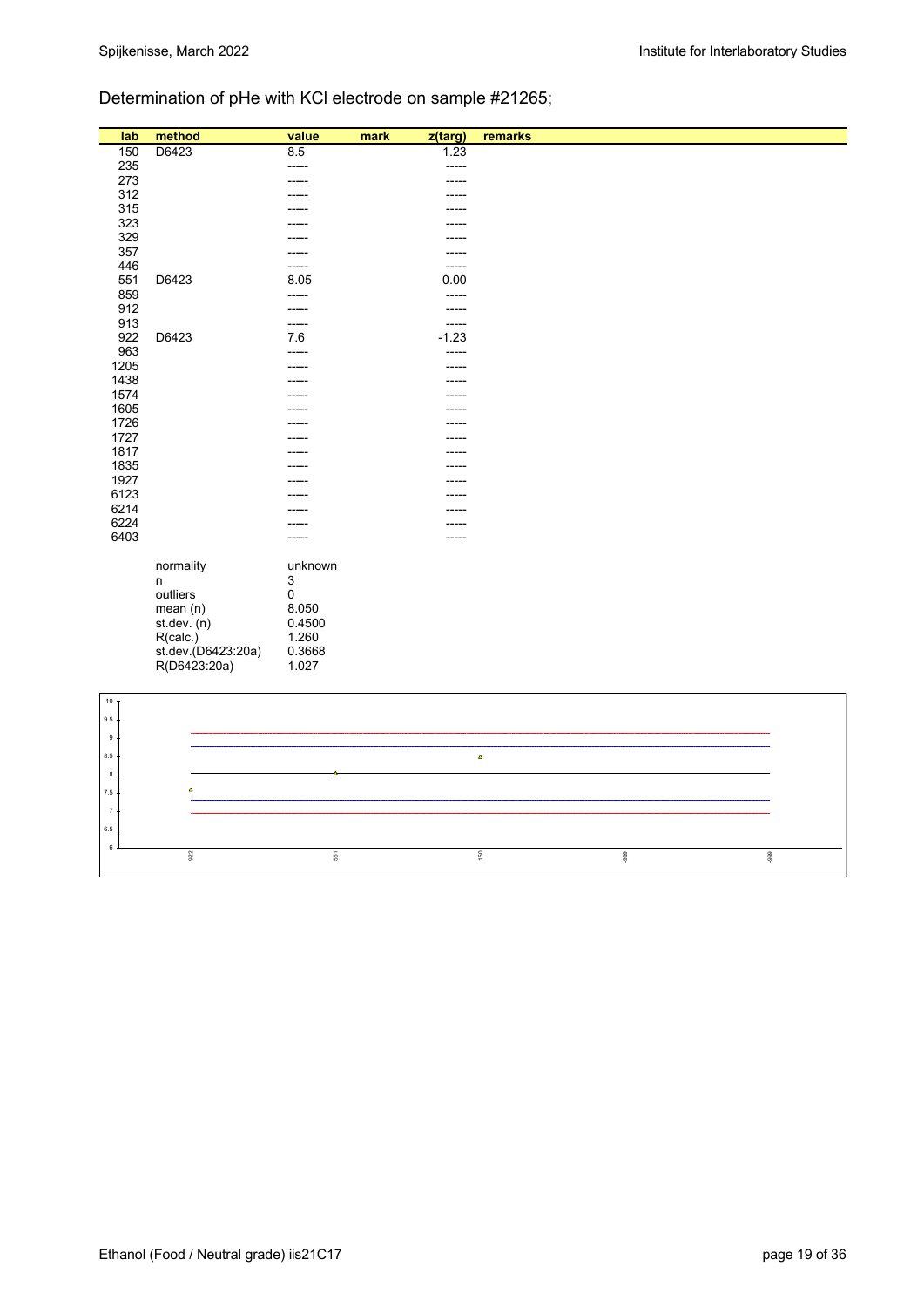## Determination of Strength on sample #21265; results in %M/M

| lab  | method              | value  | mark<br>z(targ) | remarks       |
|------|---------------------|--------|-----------------|---------------|
| 150  | Table OIML          | 94.4   | $-1.06$         |               |
| 235  |                     | -----  | -----           |               |
| 273  |                     | -----  | -----           |               |
| 312  | Table OIML          | 94.43  | 0.37            |               |
| 315  | Table OIML          | 94.45  | 1.31            |               |
| 323  |                     | -----  | -----           |               |
| 329  | Table OIML          | 94.41  | $-0.58$         |               |
| 357  | Table OIML          | 94.40  | $-1.06$         |               |
| 446  | Table OIML          | 94.42  | $-0.11$         |               |
| 551  | Table OIML          | 94.41  | $-0.58$         |               |
| 859  |                     | -----  | -----           |               |
| 912  |                     | -----  | -----           |               |
| 913  | Table OIML          | 94.42  | $-0.11$         |               |
| 922  | Table OIML          | 94.42  | $-0.11$         |               |
| 963  | Table OIML          | 94.44  | 0.84            |               |
| 1205 |                     |        |                 |               |
| 1438 |                     |        |                 |               |
| 1574 |                     |        | -----           |               |
| 1605 |                     |        | -----           |               |
| 1726 | Table OIML          | 94.42  | $-0.11$         |               |
| 1727 | Table OIML          | 94.45  | 1.31            |               |
| 1817 |                     | -----  | -----           |               |
| 1835 | Table OIML          | 94.42  | $-0.11$         |               |
| 1927 |                     |        |                 |               |
| 6123 |                     |        |                 |               |
| 6214 |                     |        |                 |               |
| 6224 |                     |        |                 |               |
| 6403 |                     |        |                 |               |
|      | normality           | OK     |                 |               |
|      | n                   | 13     |                 |               |
|      | outliers            | 0      |                 |               |
|      | mean(n)             | 94.422 |                 |               |
|      | st.dev. $(n)$       | 0.0164 |                 |               |
|      | R(calc.)            | 0.046  |                 |               |
|      | st.dev.(OIML table) | 0.0211 |                 |               |
|      | R(OIML table)       | 0.059  |                 | OIML R022-e75 |
|      |                     |        |                 |               |



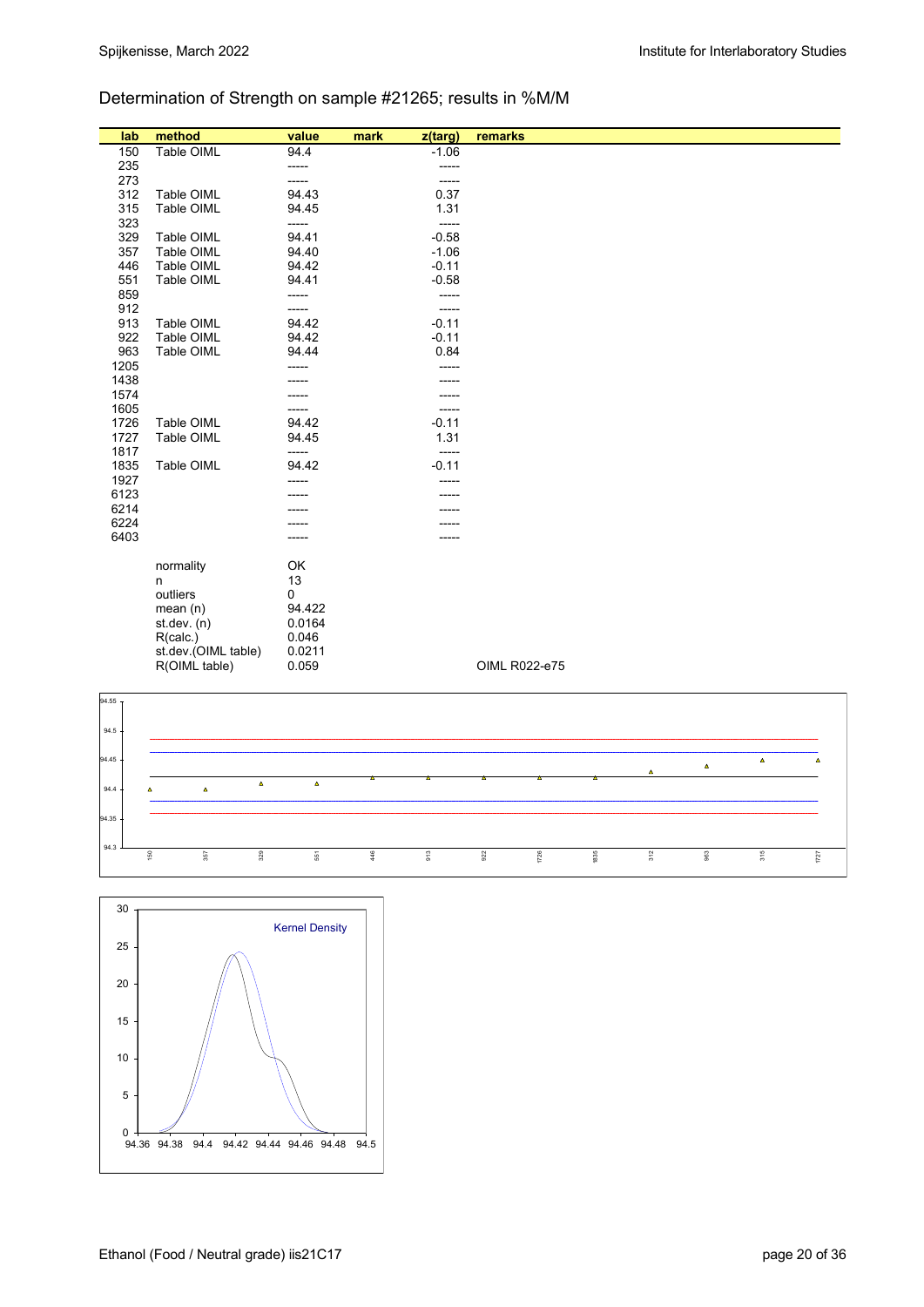## Determination of Strength on sample #21265; results in %V/V

| lab  | method                                                                                                        | value                                                                    | mark    | z(targ) | remarks       |
|------|---------------------------------------------------------------------------------------------------------------|--------------------------------------------------------------------------|---------|---------|---------------|
| 150  | Table OIML                                                                                                    | 96.4                                                                     |         | $-0.04$ |               |
| 235  | Table OIML                                                                                                    | 96.36                                                                    | D(0.01) | $-1.91$ |               |
| 273  | Table OIML                                                                                                    | 96.40                                                                    |         | $-0.04$ |               |
| 312  | Table OIML                                                                                                    | 96.41                                                                    |         | 0.42    |               |
| 315  | Table OIML                                                                                                    | 96.42                                                                    |         | 0.89    |               |
| 323  |                                                                                                               | -----                                                                    |         | -----   |               |
| 329  | Table OIML                                                                                                    | 96.40                                                                    |         | $-0.04$ |               |
| 357  | Table OIML                                                                                                    | 96.39                                                                    |         | $-0.51$ |               |
| 446  | Table OIML                                                                                                    | 96.40                                                                    |         | $-0.04$ |               |
| 551  | Table OIML                                                                                                    | 96.39                                                                    |         | $-0.51$ |               |
| 859  |                                                                                                               | -----                                                                    |         | -----   |               |
| 912  | Table OIML                                                                                                    | 96.40                                                                    |         | $-0.04$ |               |
| 913  | Table OIML                                                                                                    | 96.40                                                                    |         | $-0.04$ |               |
| 922  | Table OIML                                                                                                    | 96.40                                                                    |         | $-0.04$ |               |
| 963  | Table OIML                                                                                                    | 96.41                                                                    |         | 0.42    |               |
| 1205 | Table OIML                                                                                                    | 96.401                                                                   |         | 0.00    |               |
| 1438 |                                                                                                               | -----                                                                    |         | -----   |               |
| 1574 |                                                                                                               | -----                                                                    |         | -----   |               |
| 1605 | Table OIML                                                                                                    | 96.407                                                                   |         | 0.28    |               |
| 1726 | Table OIML                                                                                                    | 96.40                                                                    |         | $-0.04$ |               |
| 1727 | Table OIML                                                                                                    | 96.42                                                                    |         | 0.89    |               |
| 1817 | Table OIML                                                                                                    | 96.39                                                                    |         | $-0.51$ |               |
| 1835 | Table OIML                                                                                                    | 96.40                                                                    |         | $-0.04$ |               |
| 1927 |                                                                                                               |                                                                          |         | -----   |               |
| 6123 |                                                                                                               |                                                                          |         |         |               |
| 6214 |                                                                                                               |                                                                          |         |         |               |
| 6224 |                                                                                                               |                                                                          |         | -----   |               |
| 6403 | Table OIML                                                                                                    | 96.38                                                                    |         | $-0.98$ |               |
|      |                                                                                                               |                                                                          |         |         |               |
|      |                                                                                                               |                                                                          |         |         |               |
|      |                                                                                                               |                                                                          |         |         |               |
|      |                                                                                                               |                                                                          |         |         |               |
|      |                                                                                                               |                                                                          |         |         |               |
|      |                                                                                                               |                                                                          |         |         |               |
|      |                                                                                                               |                                                                          |         |         |               |
|      |                                                                                                               |                                                                          |         |         |               |
|      |                                                                                                               |                                                                          |         |         |               |
|      | normality<br>n<br>outliers<br>mean $(n)$<br>st.dev. $(n)$<br>R(calc.)<br>st.dev.(OIML table)<br>R(OIML table) | OK<br>19<br>$\mathbf{1}$<br>96.401<br>0.0098<br>0.027<br>0.0214<br>0.060 |         |         | OIML R022-e75 |



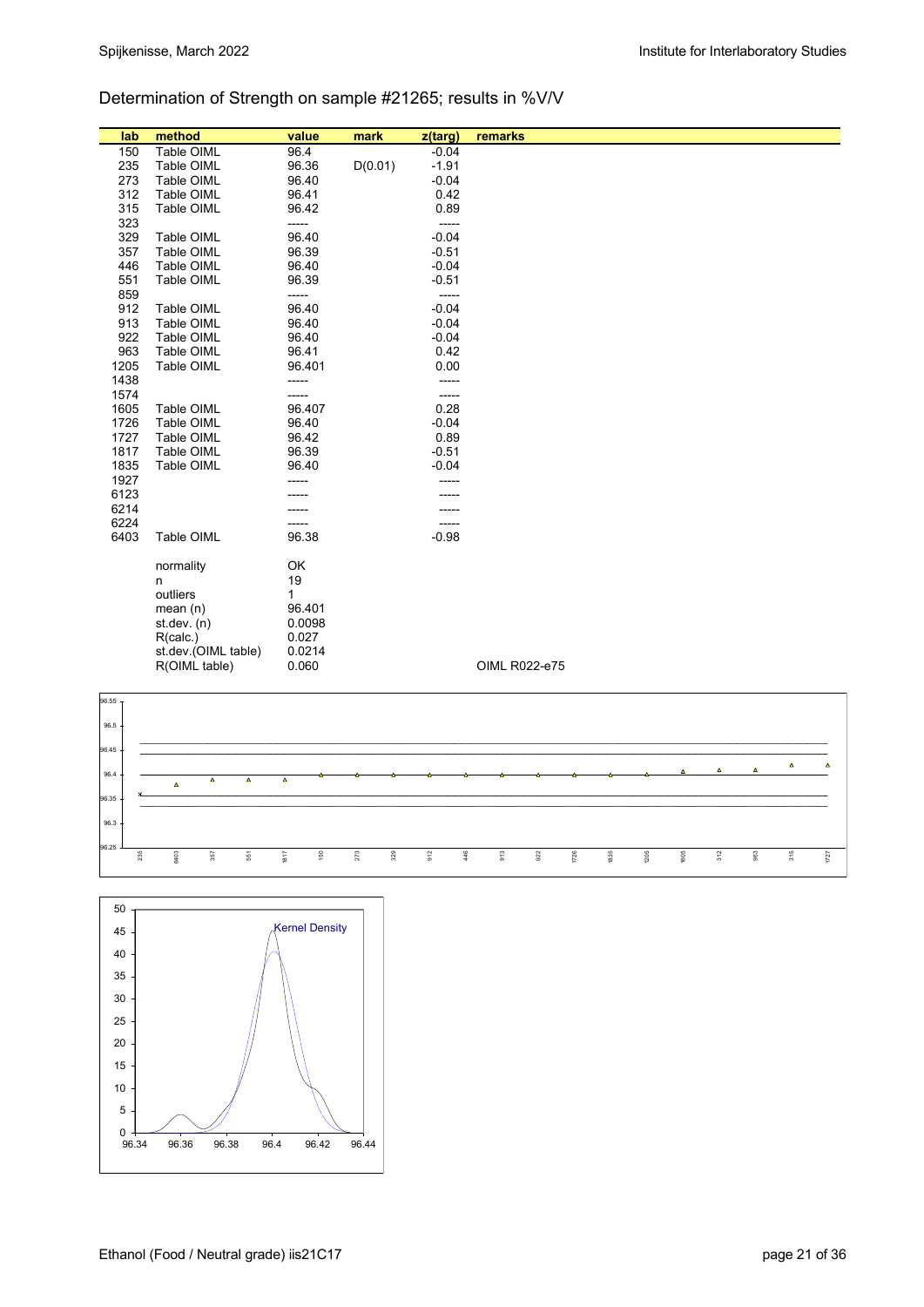## Determination of Water on sample #21265; results in %M/M

| lab                        | method           | value           | mark    | z(targ)         | remarks |
|----------------------------|------------------|-----------------|---------|-----------------|---------|
| 150                        | E203             | 5.459           |         | $-0.54$         |         |
| 235                        |                  | -----           |         | -----           |         |
| 273                        | E203             | 5.816           | G(0.05) | 1.54            |         |
| 312                        |                  | -----           |         | -----           |         |
| 315                        | E203             | 5.51            |         | $-0.25$         |         |
| 323                        | E203             | 5.540           |         | $-0.07$         |         |
| 329<br>357                 | E203<br>E203     | 5.558<br>5.413  |         | 0.03<br>$-0.81$ |         |
| 446                        | D1364            | 5.53            |         | $-0.13$         |         |
| 551                        | E203             | 5.573           |         | 0.12            |         |
| 859                        |                  | -----           |         | -----           |         |
| 912                        |                  |                 |         | -----           |         |
| 913                        | E203             | 5.551           |         | $-0.01$         |         |
| 922                        | E203             | 5.56            |         | 0.05            |         |
| 963                        | E203             | 5.52            |         | $-0.19$         |         |
| 1205                       |                  | -----           |         | $-----$         |         |
| 1438                       | E203             | 5.512           |         | $-0.23$         |         |
| 1574                       |                  | 5.5308          |         | $-0.12$         |         |
| 1605<br>1726               | EN15692          | -----<br>5.6803 |         | $-----$<br>0.75 |         |
| 1727                       | D1364            | 5.72            |         | 0.98            |         |
| 1817                       |                  | -----           |         | -----           |         |
| 1835                       |                  |                 |         | -----           |         |
| 1927                       |                  | -----           |         | -----           |         |
| 6123                       | ISO12937         | 5.617           |         | 0.38            |         |
| 6214                       |                  | 5.54164         |         | $-0.06$         |         |
| 6224                       | In house         | 5.57            |         | 0.10            |         |
| 6403                       |                  | -----           |         | -----           |         |
|                            | normality        | suspect         |         |                 |         |
|                            | n                | 17              |         |                 |         |
|                            | outliers         | $\mathbf{1}$    |         |                 |         |
|                            | mean(n)          | 5.5521          |         |                 |         |
|                            | st. dev. (n)     | 0.07216         |         |                 |         |
|                            | R(calc.)         | 0.2021          |         |                 |         |
|                            | st.dev.(Horwitz) | 0.17158         |         |                 |         |
|                            | R(Horwitz)       | 0.4804          |         |                 |         |
|                            | compare          |                 |         |                 |         |
|                            | R(E203:16)       | 0.078           |         |                 |         |
|                            |                  |                 |         |                 |         |
| 6.5 <sub>7</sub><br>$\sim$ |                  |                 |         |                 |         |



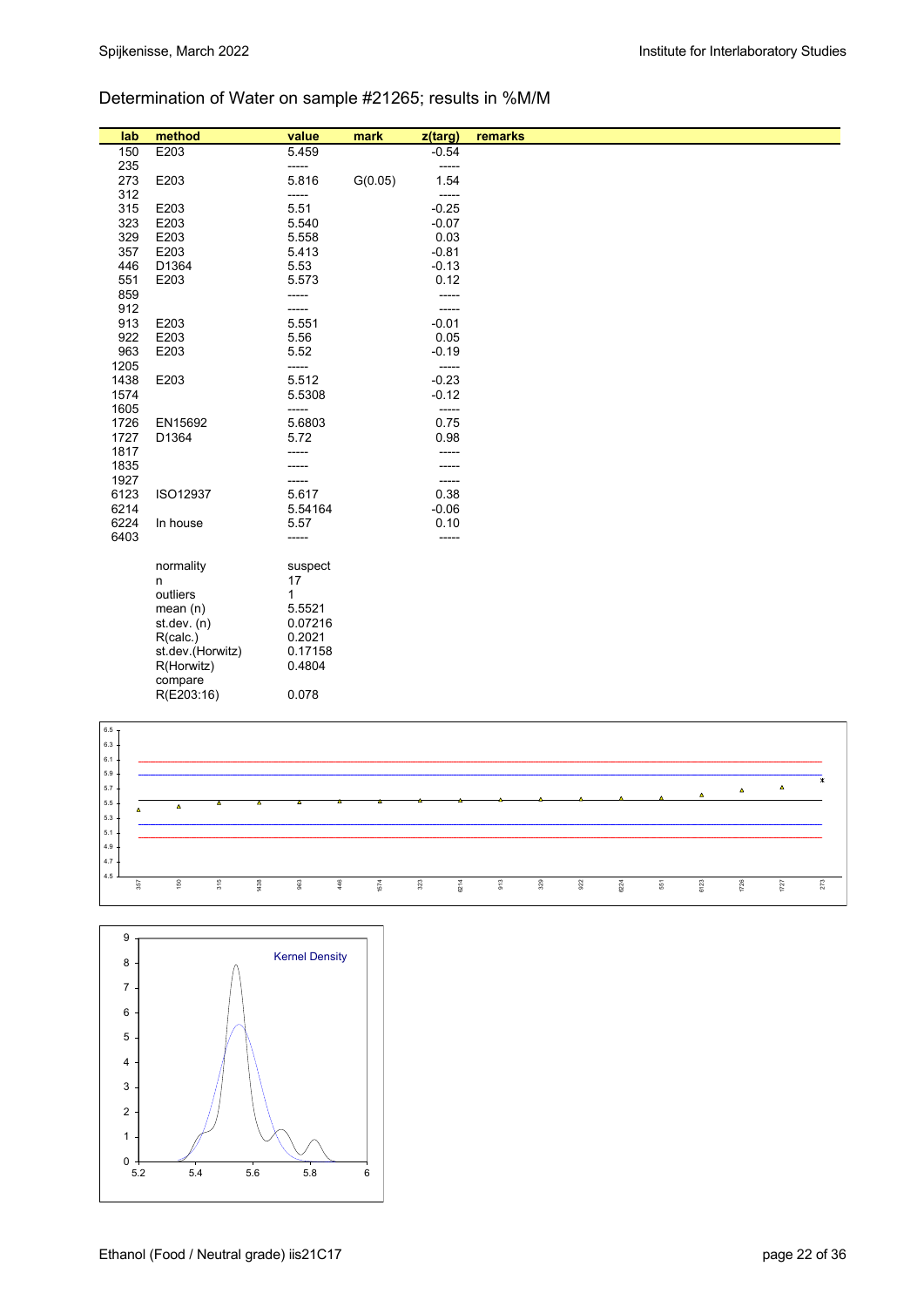| lab  | method          | 300 nm                  | 270 nm       | 260 nm       | <b>250 nm</b> | 240 nm    | 230 nm   | <b>220 nm</b> | Pass/Fail  |
|------|-----------------|-------------------------|--------------|--------------|---------------|-----------|----------|---------------|------------|
| 150  | IMPCA004        | 0.013                   | 0.040        | 0.069        | 0.122         | 0.250     | 0.560    | 1.178         | Pass       |
| 235  | INH-13-001      | 0.01865 C               | 0.03835<br>C | 0.05215<br>C | 0.10885<br>C  | 0.22495 C | 0.5247 C | 1.06005 C     | Pass       |
| 273  |                 | -----                   | -----        | ------       |               | -----     | -----    | -----         | -----      |
| 312  |                 | 0.010                   | 0.037        | 0.064        | 0.123         | 0.256     | 0.575    | 1.220         | -----      |
| 315  | <b>INH-013</b>  | 0.012                   | 0.036        | 0.068        | 0.124         | 0.254     | 0.560    | 1.204         | Pass       |
| 323  |                 | -----                   |              | -----        |               |           | -----    |               | Pass       |
| 329  | <b>INH-CM</b>   | 0.009                   | 0.038        | 0.064        | 0.120         | 0.245     | 0.553    | 1.180         | Pass       |
| 357  |                 | -----                   | -----        | -----        |               | -----     | -----    | -----         | -----      |
| 446  | <b>INH-13</b>   | 0.002<br>D <sub>5</sub> | 0.032        | 0.058        | 0.116         | 0.254     | 0.606    | 1.318         | Pass       |
| 551  | <b>INH-3063</b> | 0.012                   | 0.037        | 0.057        | 0.114         | 0.240     | 0.537    | 1.135         | Not smooth |
| 859  |                 | -----                   | -----        | -----        | -----         | -----     | -----    | -----         | -----      |
| 912  |                 |                         |              |              |               |           | -----    |               |            |
| 913  |                 |                         |              |              |               |           | -----    |               |            |
| 922  |                 | -----                   | -----        |              |               |           | -----    | -----         | -----      |
| 963  | IMPCA004        | 0.011                   | 0.040        | 0.065        | 0.122         | 0.247     | 0.560    | 1.155         | Pass       |
| 1205 |                 | -----                   | -----        | -----        | -----         | -----     | -----    | -----         | -----      |
| 1438 |                 |                         |              |              |               |           |          |               |            |
| 1574 |                 |                         |              |              |               |           |          |               |            |
| 1605 |                 |                         |              |              |               |           |          |               |            |
| 1726 |                 |                         |              |              |               |           |          |               |            |
| 1727 |                 | -----                   | -----        |              |               | -----     |          |               |            |
| 1817 | In house        | 0.012                   | 0.040        | 0.062        | 0.116         | 0.244     |          |               |            |
| 1835 |                 | -----                   | -----        | -----        |               | -----     |          |               |            |
| 1927 |                 |                         |              |              |               |           |          |               |            |
| 6123 |                 |                         |              |              |               |           |          |               |            |
| 6214 |                 |                         |              |              |               |           |          |               |            |
| 6224 |                 |                         |              |              |               |           |          |               |            |
| 6403 |                 |                         | -----        | -----        | -----         | -----     | -----    | -----         | -----      |
|      | normality       | not OK                  | not OK       | OK           | OK            | not OK    | unknown  | unknown       |            |
|      | n               | 8                       | 9            | 9            | 9             | 9         | 8        | 8             | 7          |
|      | outliers        |                         | $\Omega$     | $\Omega$     | $\Omega$      | 0         | $\Omega$ | 0             |            |
|      | mean $(n)$      | 0.0122                  | 0.0376       | 0.0621       | 0.1184        | 0.2461    | 0.5595   | 1.1813        | Pass       |
|      | st.dev. $(n)$   | 0.00290                 | 0.00257      | 0.00548      | 0.00504       | 0.00955   | 0.02439  | 0.07392       |            |
|      | R(calc.)        | 0.0081                  | 0.0072       | 0.0153       | 0.0141        | 0.0267    | 0.0683   | 0.2070        |            |

Determination of UV absorbance (50 mm cuvette) on sample #21265;

Lab 235 first reported 0.0000, 0.0014, 0.03015, 0.0763, 0.19575, 0.5033, 1.1028 respectively

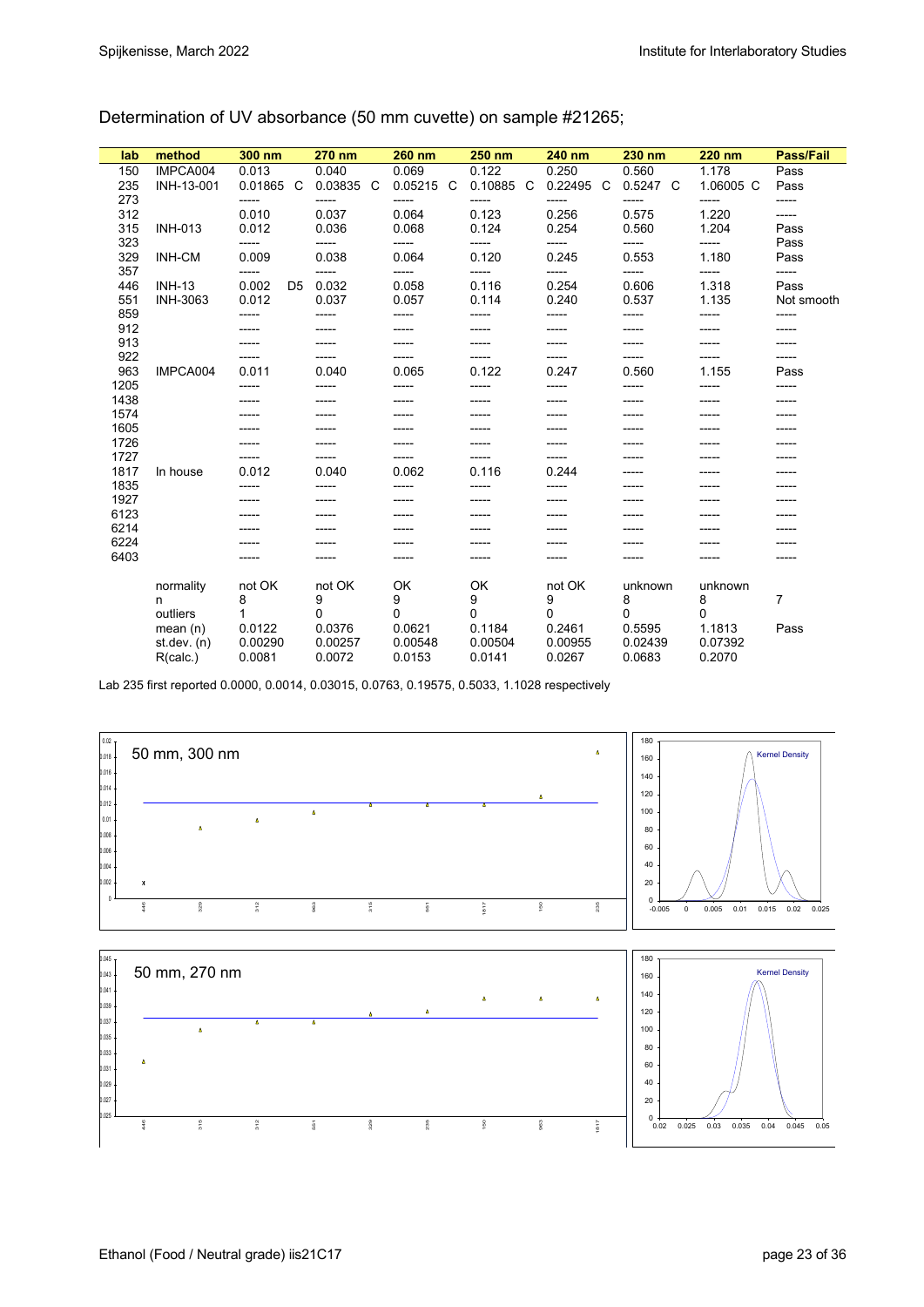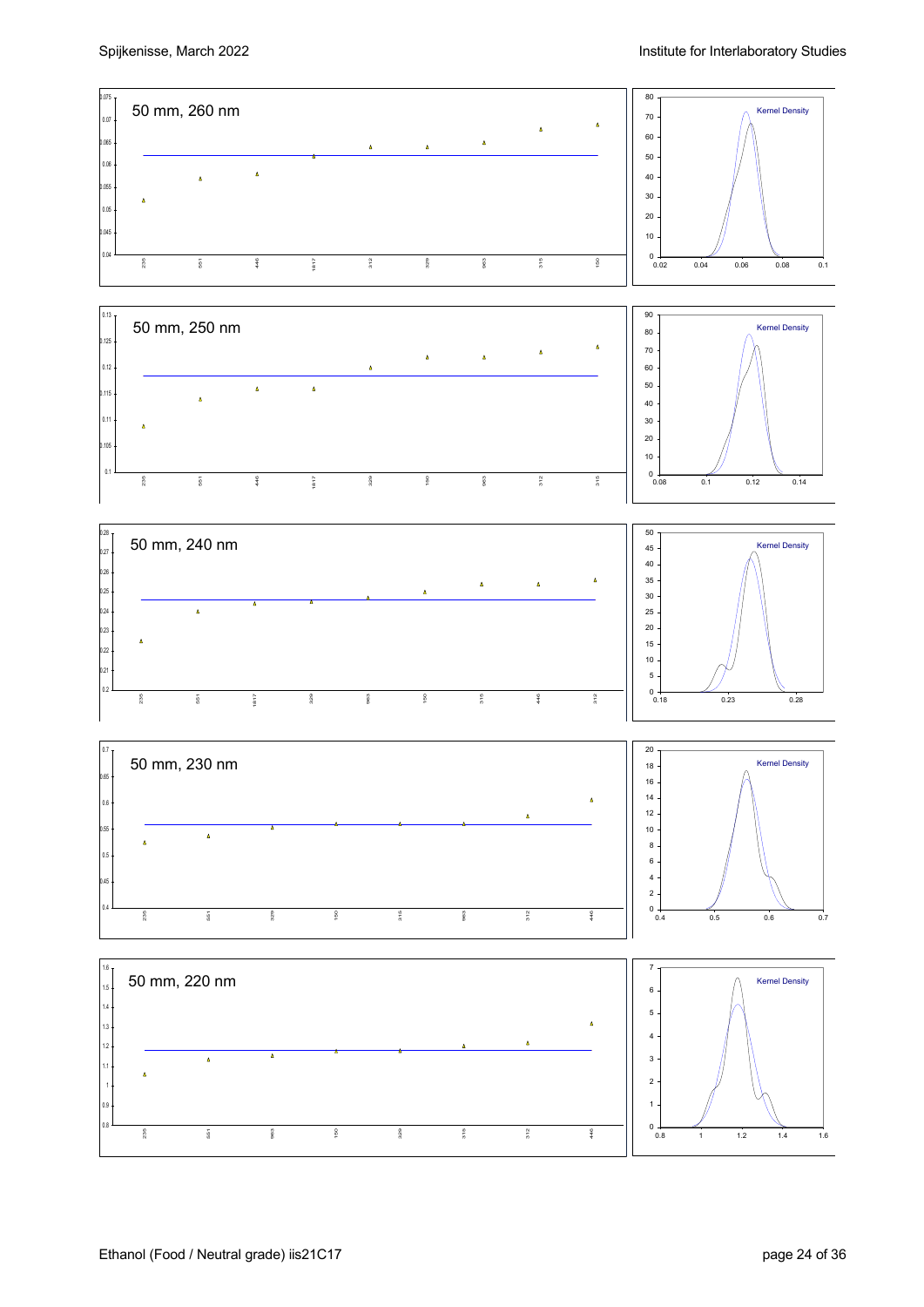## Determination of UV absorbance (10 mm cuvette) on sample #21265;

| lab  | method        | 300 nm                  | 270 nm  | 260 nm   | <b>250 nm</b> | 240 nm  | 230 nm  | 220 nm                  | Pass/Fail |
|------|---------------|-------------------------|---------|----------|---------------|---------|---------|-------------------------|-----------|
| 150  |               | -----                   | -----   | -----    | -----         | -----   | -----   | -----                   | -----     |
| 235  |               | -----                   | -----   | ------   | -----         | -----   | -----   | -----                   | -----     |
| 273  | IMPCA004      | 0.004                   | 0.007   | 0.010    | 0.018         | 0.045   | 0.108   | 0.225                   | -----     |
| 312  |               | -----                   | -----   | -----    | -----         | -----   | -----   | -----                   | -----     |
| 315  |               | -----                   | -----   | -----    |               |         | -----   |                         |           |
| 323  |               |                         |         |          |               |         |         |                         |           |
| 329  |               | -----                   | -----   |          |               | -----   | -----   |                         | -----     |
| 357  | INH-13-001    | 0.002                   | 0.013   | 0.019    | 0.027         | 0.058   | 0.150   | 0.324<br>D <sub>5</sub> | Pass      |
| 446  |               | -----                   | -----   | ------   |               | -----   | -----   | ------                  | -----     |
| 551  |               |                         | -----   | -----    |               |         |         |                         | -----     |
| 859  |               |                         |         |          |               |         |         |                         |           |
| 912  |               |                         |         |          |               |         |         |                         | -----     |
| 913  | IMPCA004      | 0.0003                  | 0.0061  | 0.0130   | 0.0319        | 0.0626  | 0.1182  | 0.2337                  | Fail      |
| 922  | <b>INH-13</b> | 0.0012                  | 0.0070  | 0.0122   | 0.0230        | 0.0491  | 0.1113  | 0.2379                  | Fail      |
| 963  |               | -----                   | -----   | -----    | -----         | -----   | -----   | -----                   | -----     |
| 1205 |               |                         |         |          |               |         |         |                         |           |
| 1438 |               |                         |         |          |               |         | -----   |                         |           |
| 1574 |               | -----                   |         |          |               | -----   | -----   |                         | -----     |
| 1605 |               | 0.000                   | 0.006   | 0.011    | 0.022         | 0.048   | 0.107   | 0.228                   | Pass      |
| 1726 | IMPCA004      | 0.0053                  | 0.0151  | 0.0207   | 0.0332        | 0.0620  | 0.1303  | 0.2633                  | Pass      |
| 1727 | IMPCA004      | 0.003                   | 0.008   | 0.013    | 0.024         | 0.050   | 0.110   | 0.232                   | Pass      |
| 1817 |               | -----                   | -----   | -----    | -----         | -----   | -----   | -----                   | -----     |
| 1835 |               | 0.011<br>G <sub>5</sub> | 0.018   | 0.023    | 0.034         | 0.062   | 0.125   | 0.247                   | Pass      |
| 1927 |               | -----                   | ------  | ------   | -----         | -----   | -----   | -----                   | -----     |
| 6123 |               |                         |         |          |               |         |         |                         |           |
| 6214 |               |                         |         |          |               |         |         |                         |           |
| 6224 |               |                         |         |          |               |         |         |                         |           |
| 6403 |               |                         | -----   |          |               |         |         |                         |           |
|      |               |                         |         |          |               |         |         |                         |           |
|      | normality     | unknown                 | unknown | unknown  | unknown       | unknown | unknown | unknown                 |           |
|      | n             | 7                       | 8       | 8        | 8             | 8       | 8       | 7                       | 5         |
|      | outliers      |                         | 0       | $\Omega$ | 0             | 0       | 0       |                         |           |
|      | mean $(n)$    | 0.0023                  | 0.0100  | 0.0152   | 0.0266        | 0.0546  | 0.1200  | 0.2381                  | Pass      |
|      | st. dev. (n)  | 0.00196                 | 0.00466 | 0.00491  | 0.00587       | 0.00729 | 0.01475 | 0.01319                 |           |
|      | R(calc.)      | 0.0055                  | 0.0131  | 0.0138   | 0.0164        | 0.0204  | 0.0413  | 0.0369                  |           |



357

1726

1835



913

l,

922

273

1727

 $\overline{0}$ 0.002 0.004  $006$ 

1605

 $-0.01$  0.02 0.03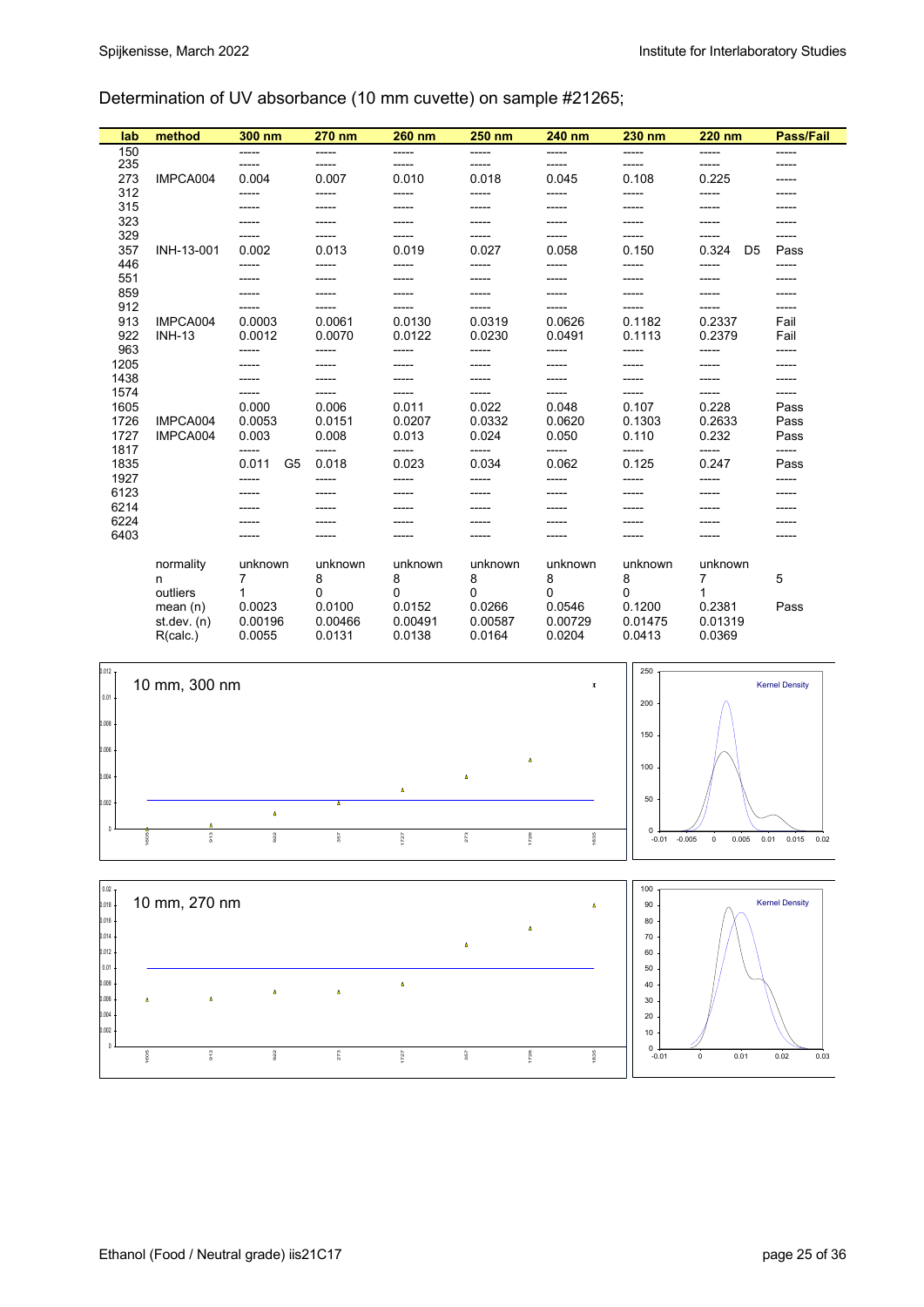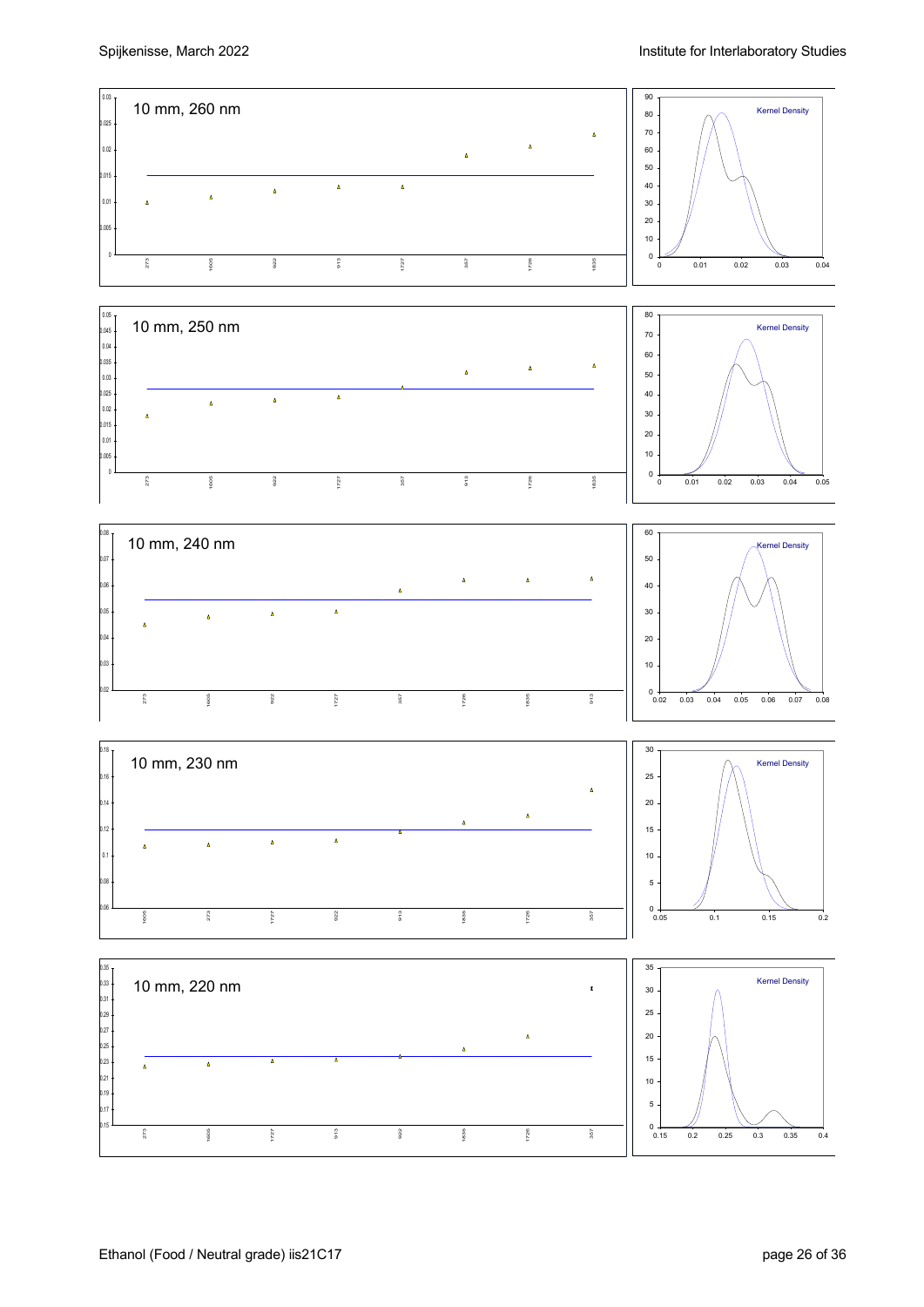## Determination of Purity of Ethanol on dry basis on sample #21266; results in %M/M

| lab  | method          | value    | mark       | z(targ) | remarks                |
|------|-----------------|----------|------------|---------|------------------------|
| 150  |                 | ------   |            | -----   |                        |
| 235  |                 | ------   |            | -----   |                        |
| 273  | IMPCA004        | 99.99    | C          |         | first reported 99.96   |
| 312  | <b>INH-0001</b> | 99.99    |            |         |                        |
| 315  | <b>INH-933</b>  | 99.99    |            |         |                        |
| 323  | <b>INH-001</b>  | 99.99    |            |         |                        |
| 329  | <b>INH-0001</b> | 99.993   |            |         |                        |
| 357  | <b>INH-02</b>   | 99.995   | C          |         | first reported 99.987  |
| 446  | <b>INH-043</b>  | 99.99    |            |         |                        |
| 551  | <b>INH-1313</b> | 99.987   |            |         |                        |
| 859  |                 | -----    |            |         |                        |
| 912  | <b>INH-02</b>   | 99.99    |            |         |                        |
| 913  | <b>INH-0002</b> | 99.99    |            |         |                        |
| 922  | <b>INH-02</b>   | 99.992   |            |         |                        |
| 963  | D5501           | 99.995   |            |         |                        |
| 1205 |                 | -----    |            |         |                        |
| 1438 |                 | 99.99    |            |         |                        |
| 1574 |                 | -----    |            |         |                        |
| 1605 |                 |          |            |         |                        |
| 1726 | In house        | 99.9924  |            |         |                        |
| 1727 |                 | 99.9909  |            |         |                        |
| 1817 |                 | -----    |            |         |                        |
| 1835 | In house        | 99.9915  |            |         |                        |
| 1927 |                 | -----    |            |         |                        |
| 6123 | In house        | 99.86    | C, D(0.01) | -----   | first reported 94.1    |
| 6214 |                 | 99.98905 | C          | -----   | first reported 95.0477 |
| 6224 |                 | -----    |            | -----   |                        |
| 6403 |                 | -----    |            | -----   |                        |
|      |                 |          |            |         |                        |
|      | normality       | OK       |            |         |                        |
|      | n               | 17       |            |         |                        |
|      | outliers        | 1        |            |         |                        |
|      | mean $(n)$      | 99.9909  |            |         |                        |
|      | st. dev. (n)    | 0.00205  |            |         |                        |
|      | R(calc.)        | 0.0057   |            |         |                        |



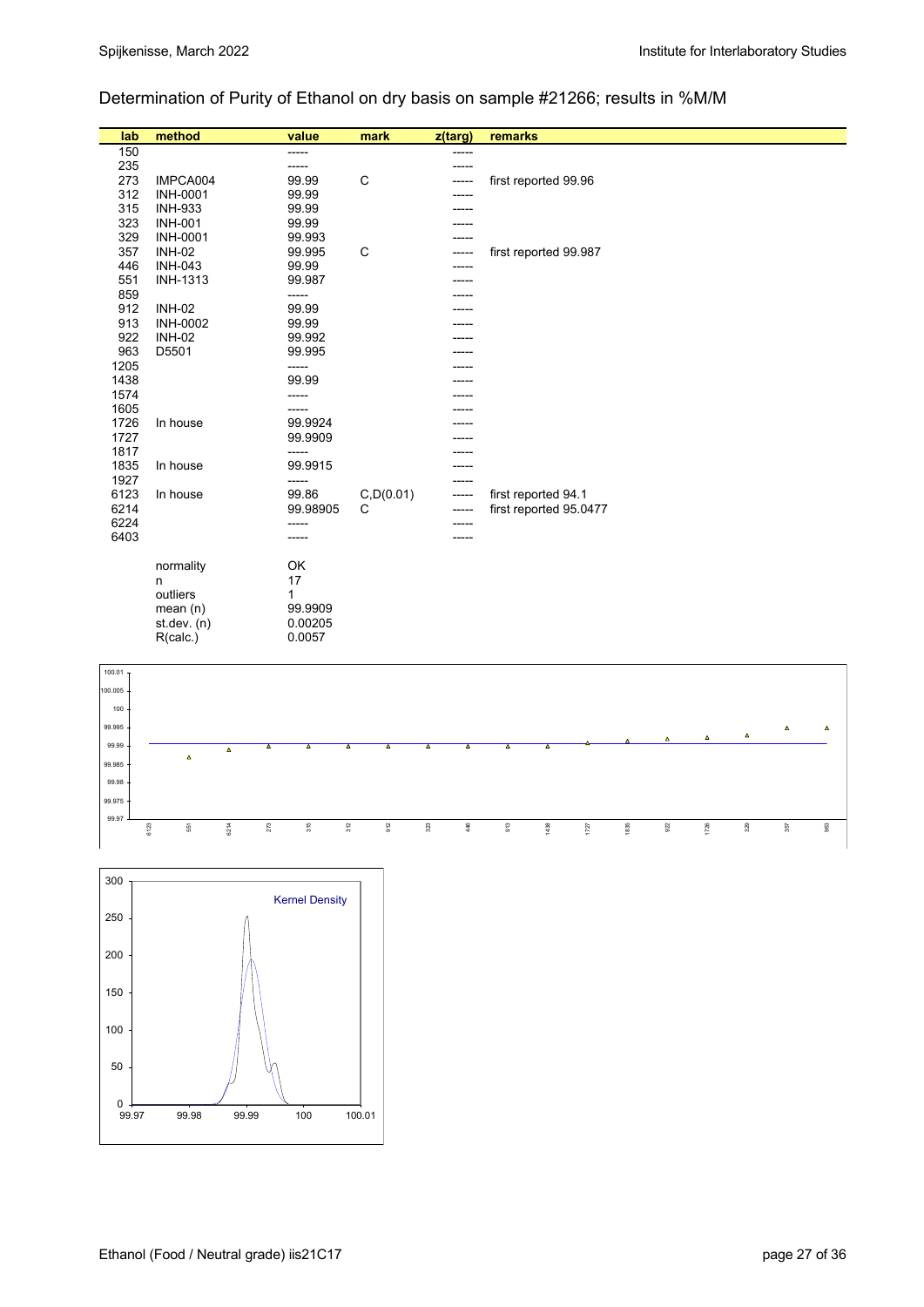## Determination of Methanol on sample #21266; results in mg/kg

| lab             | method                           | value                | mark<br>z(targ)    | remarks |
|-----------------|----------------------------------|----------------------|--------------------|---------|
| 150             | <b>INH-02</b>                    | 12                   | 0.51               |         |
| 235             | <b>INH-01</b>                    | 7.75                 | $-2.86$            |         |
| 273             |                                  | -----                | $-----$            |         |
| 312             | <b>INH-0001</b>                  | 12                   | 0.51               |         |
| 315             | <b>INH-933</b>                   | 12                   | 0.51               |         |
| 323             | <b>INH-001</b>                   | 14                   | 2.10               |         |
| 329<br>357      | <b>INH-0001</b><br><b>INH-02</b> | 12<br>$\overline{7}$ | 0.51<br>$-3.46$    |         |
| 446             | <b>INH-043</b>                   | 10                   | $-1.08$            |         |
| 551             | <b>INH-1313</b>                  | 10.91                | $-0.35$            |         |
| 859             |                                  | -----                | -----              |         |
| 912             |                                  | -----                | -----              |         |
| 913             | <b>INH-0002</b>                  | 10                   | $-1.08$            |         |
| 922             | <b>INH-02</b>                    | 13.93                | 2.04               |         |
| 963             | D5501                            | ~10                  | -----              |         |
| 1205            |                                  | -----                |                    |         |
| 1438            |                                  |                      |                    |         |
| 1574            |                                  |                      | -----              |         |
| 1605            |                                  | 13.7                 | 1.86               |         |
| 1726            | In house                         | $\overline{7}$       | $-3.46$            |         |
| 1727            |                                  | 11                   | $-0.28$            |         |
| 1817            | In house                         | 13.8860              | 2.01               |         |
| 1835            | In house                         | $25$                 | -----              |         |
| 1927            |                                  | -----                | -----              |         |
| 6123            |                                  | -----                | -----              |         |
| 6214            |                                  | 18<br>$---$          | 5.27               |         |
| 6224<br>6403    | In house                         | 7.86                 | $-----$<br>$-2.77$ |         |
|                 |                                  |                      |                    |         |
|                 | normality                        | OK                   |                    |         |
|                 | n                                | 17                   |                    |         |
|                 | outliers                         | 0                    |                    |         |
|                 | mean $(n)$                       | 11.355               |                    |         |
|                 | st. dev. (n)                     | 2.9421               |                    |         |
|                 | R(calc.)                         | 8.238                |                    |         |
|                 | st.dev.(Horwitz)                 | 1.2603               |                    |         |
|                 | R(Horwitz)                       | 3.529                |                    |         |
|                 |                                  |                      |                    |         |
| 21 <sub>T</sub> |                                  |                      |                    |         |



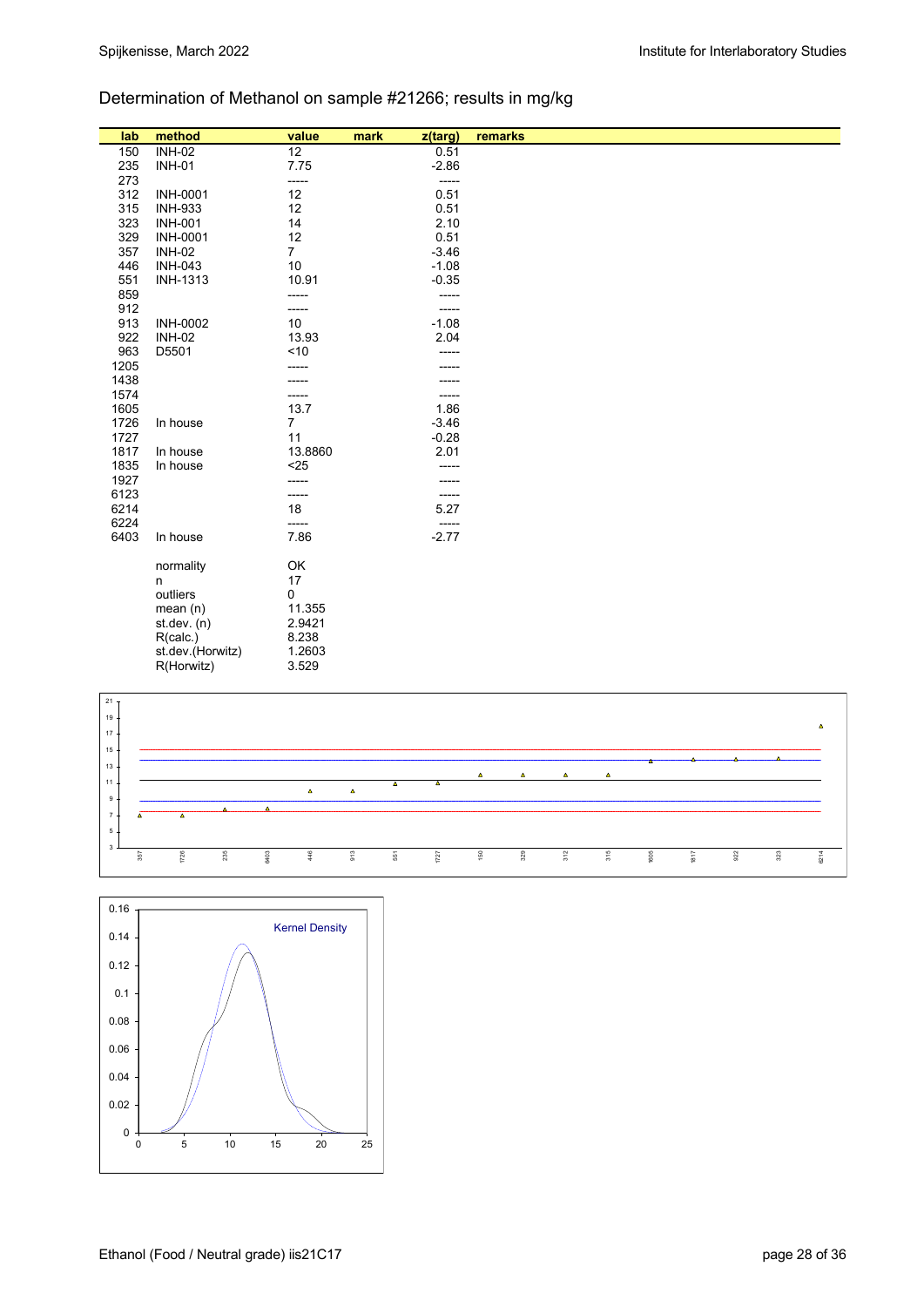## Determination of Acetone on sample #21266; results in mg/kg

| lab          | method           | value         | mark | z(targ)   | remarks                                |
|--------------|------------------|---------------|------|-----------|----------------------------------------|
| 150          | <b>INH-02</b>    | 15            |      | $-1.02$   |                                        |
| 235          | <b>INH-01</b>    | 17.52         |      | 0.42      |                                        |
| 273          |                  | -----         |      | -----     |                                        |
| 312          | <b>INH-0001</b>  | $< 5$         |      | $< -6.71$ | possibly a false negative test result? |
| 315          | <b>INH-933</b>   | 16            |      | $-0.45$   |                                        |
| 323          | <b>INH-001</b>   | 18            |      | 0.69      |                                        |
| 329          | <b>INH-0001</b>  | 17            |      | 0.12      |                                        |
| 357          | <b>INH-02</b>    | 15.3          | C    | $-0.85$   | first reported 97                      |
| 446          | <b>INH-043</b>   | 15            |      | $-1.02$   |                                        |
| 551          | <b>INH-1313</b>  | 18.04         |      | 0.71      |                                        |
| 859          |                  | -----         |      | -----     |                                        |
| 912          |                  | -----         |      | -----     |                                        |
| 913          | <b>INH-0002</b>  | 10            |      | $-3.86$   |                                        |
| 922          | <b>INH-02</b>    | 19.67         |      | 1.64      |                                        |
| 963          | D5501            | 19            |      | 1.26      |                                        |
| 1205         |                  |               |      | -----     |                                        |
| 1438         |                  |               |      |           |                                        |
| 1574         |                  |               |      |           |                                        |
| 1605         |                  |               |      | -----     |                                        |
| 1726         | In house         | 22            |      | 2.97      |                                        |
| 1727         |                  | 20            |      | 1.83      |                                        |
| 1817         | In house         | 20.7455       |      | 2.25      |                                        |
| 1835         | In house         | $25$          |      |           |                                        |
| 1927         |                  | -----         |      | -----     |                                        |
| 6123<br>6214 |                  | -----<br>12.5 |      | $-2.44$   |                                        |
| 6224         |                  |               |      | -----     |                                        |
| 6403         | In house         | 12.82         |      | $-2.26$   |                                        |
|              |                  |               |      |           |                                        |
|              | normality        | OK            |      |           |                                        |
|              | n                | 16            |      |           |                                        |
|              | outliers         | 0             |      |           |                                        |
|              | mean $(n)$       | 16.787        |      |           |                                        |
|              | st. dev. (n)     | 3.2598        |      |           |                                        |
|              | R(calc.)         | 9.128         |      |           |                                        |
|              | st.dev.(Horwitz) | 1.7568        |      |           |                                        |
|              | R(Horwitz)       | 4.919         |      |           |                                        |



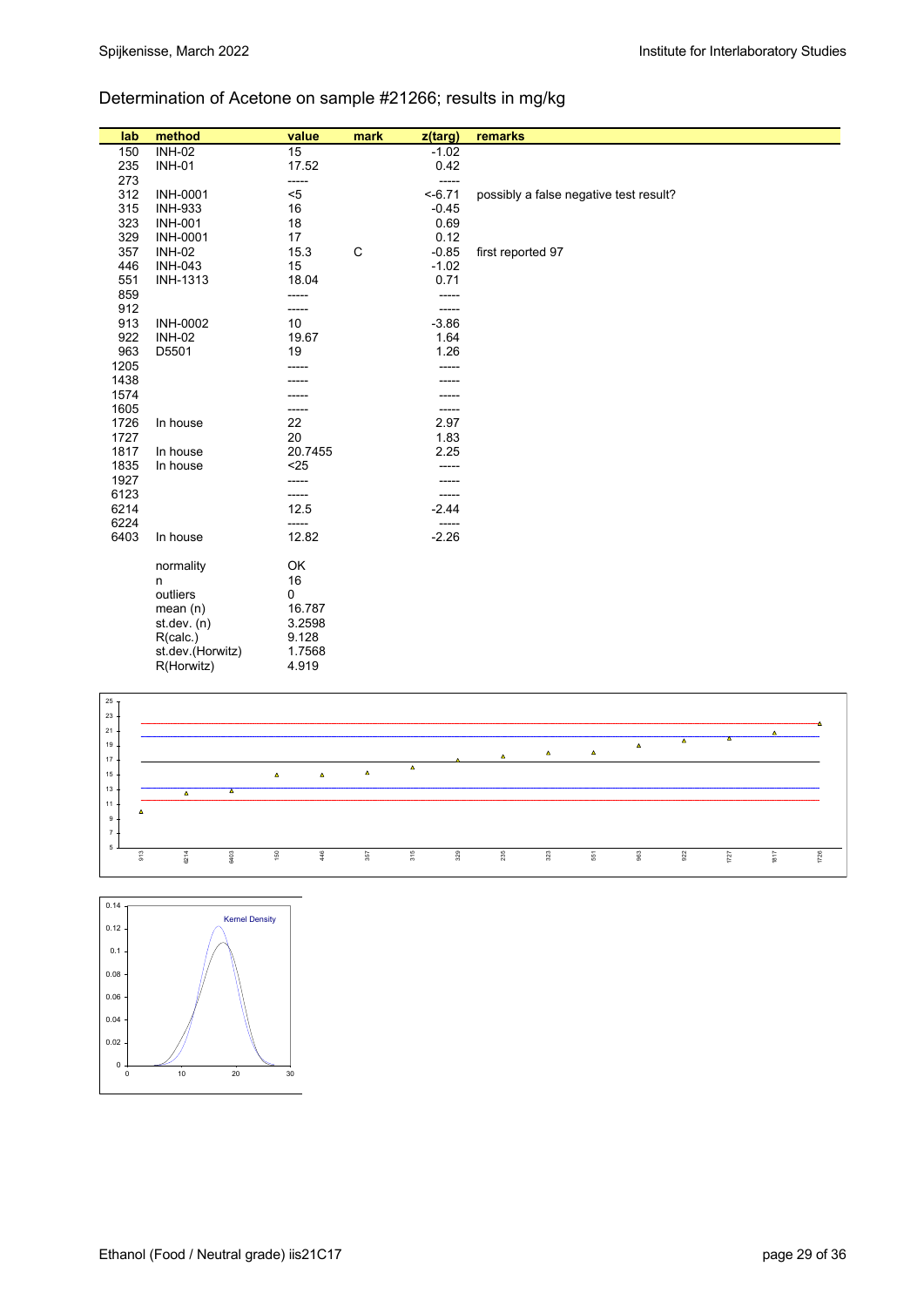## Determination of Benzene on sample #21266; results in mg/kg

| lab            | method           | value                   | mark             | z(targ) | remarks                                                 |
|----------------|------------------|-------------------------|------------------|---------|---------------------------------------------------------|
| 150            | <b>INH-02</b>    | $< 5$                   |                  | -----   |                                                         |
| 235            | <b>INH-01</b>    | 3.03                    |                  | $-0.22$ |                                                         |
| 273            |                  | -----                   |                  | -----   |                                                         |
| 312            | <b>INH-0001</b>  | $< 5$                   |                  | -----   |                                                         |
| 315            | <b>INH-933</b>   | $5$                     |                  | -----   |                                                         |
| 323            | <b>INH-001</b>   | $< 5$                   |                  | -----   |                                                         |
| 329            | <b>INH-0001</b>  | $\mathbf{3}$            |                  | $-0.30$ |                                                         |
| 357            | <b>INH-02</b>    | < 5                     |                  | -----   |                                                         |
| 446            | <b>INH-043</b>   | $\mathfrak{S}$          |                  | $-0.30$ |                                                         |
| 551            | INH-1299         | 2.45                    |                  | $-1.60$ |                                                         |
| 859            |                  | -----                   |                  | -----   |                                                         |
| 912            |                  | -----                   |                  | -----   |                                                         |
| 913            | <b>INH-0002</b>  | $<10$                   |                  | -----   |                                                         |
| 922            | <b>INH-02</b>    | 3.52                    |                  | 0.94    |                                                         |
| 963            | D5501            | ~10                     |                  |         |                                                         |
| 1205           |                  |                         |                  |         |                                                         |
| 1438           |                  | -----                   |                  |         |                                                         |
| 1574           |                  |                         |                  |         |                                                         |
|                |                  |                         |                  |         |                                                         |
| 1605           |                  | -----                   |                  | -----   |                                                         |
| 1726           | In house         | $\mathfrak{S}$          |                  | $-0.30$ |                                                         |
| 1727           |                  | nd                      |                  |         |                                                         |
| 1817           | In house         | 3.8697                  |                  | 1.77    |                                                         |
| 1835           | In house         | ~10                     |                  | -----   |                                                         |
| 1927           |                  | -----                   |                  |         |                                                         |
| 6123           |                  |                         |                  |         |                                                         |
| 6214           |                  |                         |                  |         |                                                         |
| 6224           |                  |                         |                  |         |                                                         |
| 6403           |                  |                         |                  |         |                                                         |
|                | normality        | unknown                 |                  |         |                                                         |
|                | n                | 7                       |                  |         |                                                         |
|                | outliers         | 0                       |                  |         |                                                         |
|                | mean(n)          | 3.124                   |                  |         |                                                         |
|                | st. dev. (n)     | 0.4513                  |                  |         |                                                         |
|                | R(calc.)         | 1.264                   |                  |         |                                                         |
|                | st.dev.(Horwitz) | 0.4211                  |                  |         |                                                         |
|                | R(Horwitz)       | 1.179                   |                  |         |                                                         |
|                |                  |                         |                  |         |                                                         |
| $5 -$          |                  |                         |                  |         |                                                         |
| $4.5\,$        |                  |                         |                  |         |                                                         |
| $\overline{4}$ |                  |                         |                  |         |                                                         |
| $3.5\,$        |                  |                         |                  |         | $\Delta$                                                |
| $\mathbf 3$    |                  | $\overline{\mathbf{A}}$ | $\blacktriangle$ |         | $\overline{\phantom{a}}$<br>$\overline{\blacktriangle}$ |
| $2.5 -$        |                  |                         |                  |         |                                                         |



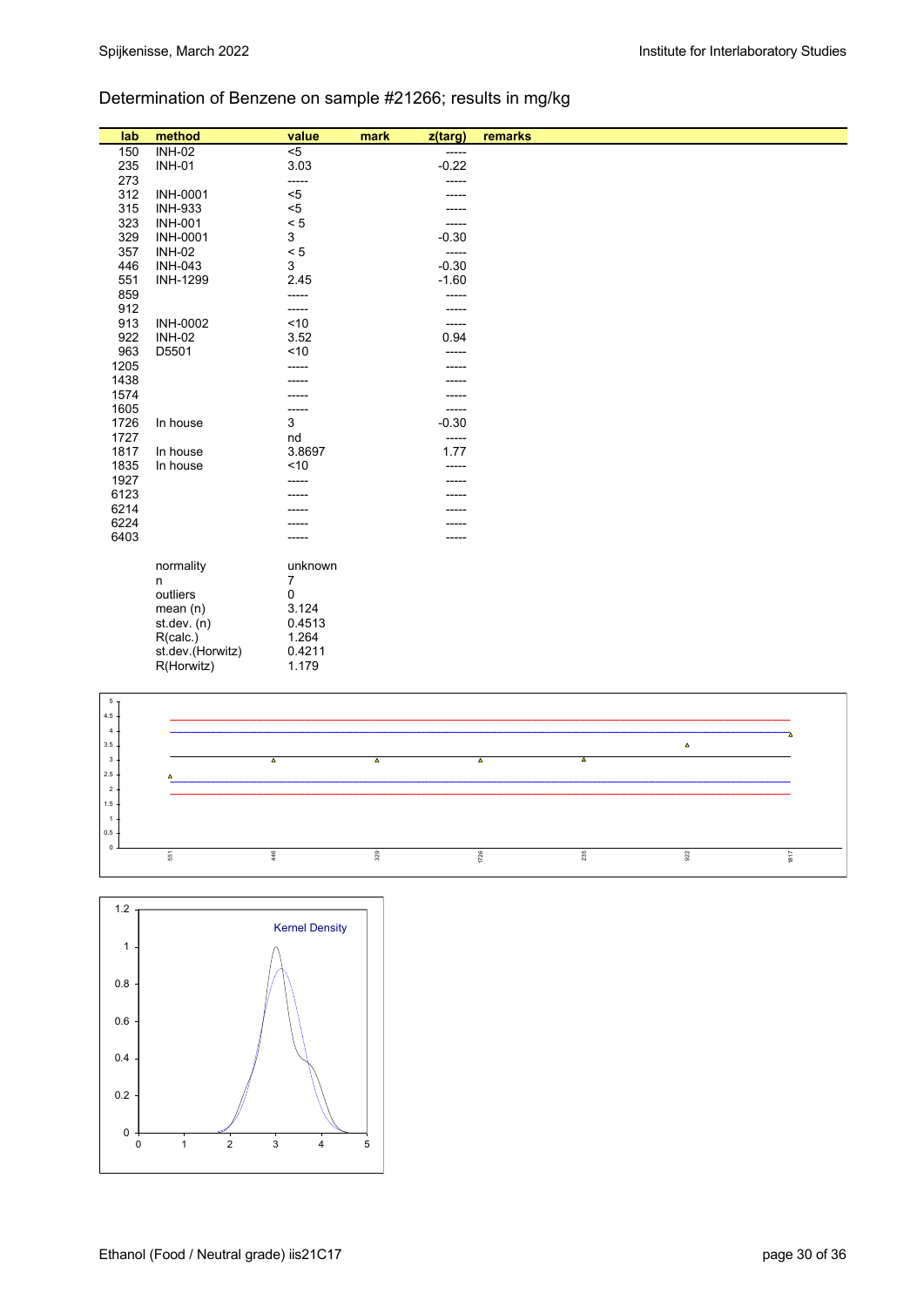## Determination of Isopropanol on sample #21266; results in mg/kg

| lab             | method           | value          | mark | z(targ) | remarks |
|-----------------|------------------|----------------|------|---------|---------|
| 150             | <b>INH-02</b>    | 5              |      | $-1.63$ |         |
| 235             | <b>INH-01</b>    | 7.18           |      | 1.24    |         |
| 273             |                  | -----          |      | -----   |         |
| 312             | <b>INH-0001</b>  | 7              |      | 1.01    |         |
| 315             | <b>INH-933</b>   | 7              |      | 1.01    |         |
| 323             | <b>INH-001</b>   | 6              |      | $-0.31$ |         |
| 329             | <b>INH-0001</b>  | $\overline{7}$ |      | 1.01    |         |
| 357             | <b>INH-02</b>    | 6              |      | $-0.31$ |         |
| 446             | <b>INH-043</b>   | 6              |      | $-0.31$ |         |
| 551             | <b>INH-1313</b>  | 7.13           |      | 1.18    |         |
| 859             |                  | -----          |      | -----   |         |
| 912             |                  | -----          |      |         |         |
| 913             | <b>INH-0002</b>  | ~10            |      | -----   |         |
| 922             | <b>INH-02</b>    | 6.68           |      | 0.58    |         |
| 963             | D5501            | ~10            |      |         |         |
| 1205            |                  |                |      |         |         |
| 1438            |                  |                |      |         |         |
| 1574            |                  |                |      |         |         |
| 1605            |                  | -----          |      | -----   |         |
| 1726            | In house         | 5              |      | $-1.63$ |         |
| 1727            |                  | $\overline{7}$ |      | 1.01    |         |
| 1817            |                  | -----          |      |         |         |
| 1835            | In house         | $25$           |      |         |         |
| 1927            |                  |                |      |         |         |
| 6123            |                  | -----          |      | -----   |         |
| 6214            |                  | 6              |      | $-0.31$ |         |
| 6224            |                  | -----          |      | -----   |         |
| 6403            | In house         | 4.33           |      | $-2.52$ |         |
|                 | normality        | OK             |      |         |         |
|                 | n                | 14             |      |         |         |
|                 | outliers         | 0              |      |         |         |
|                 | mean(n)          | 6.237          |      |         |         |
|                 | st.dev. (n)      | 0.9254         |      |         |         |
|                 | R(calc.)         | 2.591          |      |         |         |
|                 | st.dev.(Horwitz) | 0.7576         |      |         |         |
|                 | R(Horwitz)       | 2.121          |      |         |         |
|                 |                  |                |      |         |         |
| 10 <sub>7</sub> |                  |                |      |         |         |
| $9+$            |                  |                |      |         |         |



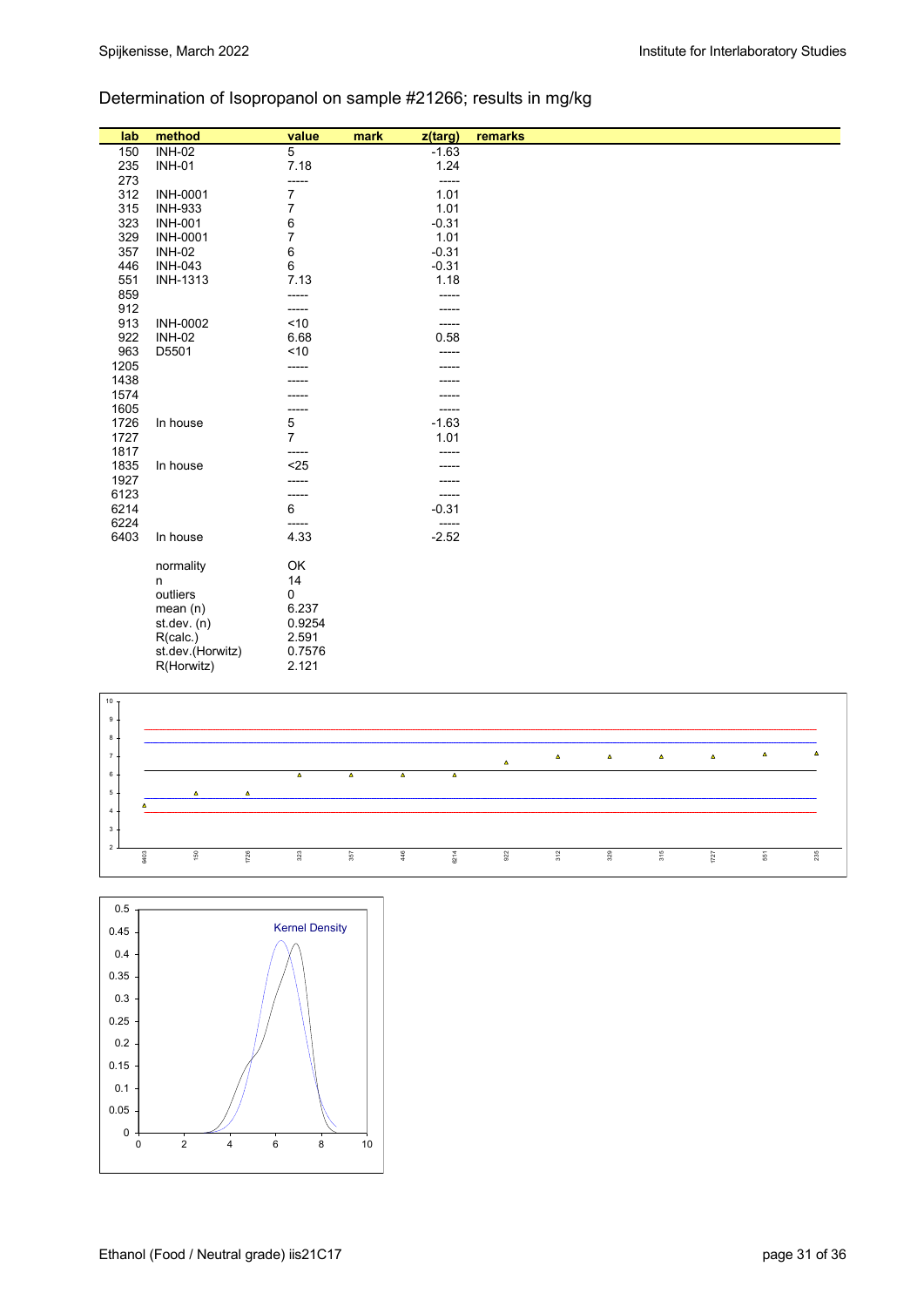# Determination of Other impurities on sample #21266; results in mg/kg

| lab             | method                           | value          | mark | $\overline{z$ (targ) | remarks                    |
|-----------------|----------------------------------|----------------|------|----------------------|----------------------------|
| 150             |                                  | $---$          |      | -----                |                            |
| 235             |                                  |                |      |                      |                            |
| 273             |                                  |                |      |                      |                            |
| 312             | <b>INH-0001</b>                  | 19             |      |                      |                            |
| 315             | <b>INH-933</b>                   | $50$           |      |                      |                            |
| 323             | <b>INH-001</b>                   | 15             |      |                      |                            |
| 329<br>357      | <b>INH-0001</b><br><b>INH-02</b> | $10$<br>12     |      |                      |                            |
| 446             | <b>INH-043</b>                   | $20$           |      |                      |                            |
| 551             | <b>INH-1313</b>                  | 72.04          |      |                      |                            |
| 859             |                                  | -----          |      |                      |                            |
| 912             |                                  |                |      |                      |                            |
| 913             | INH-0002                         | 10             |      |                      |                            |
| 922             |                                  | -----          |      |                      |                            |
| 963             | D5501                            | 10.42          |      |                      |                            |
| 1205            |                                  | -----          |      |                      |                            |
| 1438            |                                  |                |      |                      |                            |
| 1574            |                                  |                |      |                      |                            |
| 1605            |                                  | -----          |      |                      |                            |
| 1726            | In house                         | 37             |      |                      |                            |
| 1727            |                                  | 46             |      |                      |                            |
| 1817            | In house                         | $< 300$        |      |                      |                            |
| 1835<br>1927    | In house                         | $50$           |      |                      |                            |
| 6123            |                                  | -----<br>----- |      |                      |                            |
| 6214            |                                  | 71             |      |                      |                            |
| 6224            |                                  |                |      |                      |                            |
| 6403            |                                  | -----          |      |                      |                            |
|                 |                                  |                |      |                      |                            |
|                 | normality                        | OK             |      |                      |                            |
|                 | n                                | $10$           |      |                      |                            |
|                 | outliers                         | 0              |      |                      |                            |
|                 | mean(n)                          | 30.246         |      |                      |                            |
|                 | st.dev. (n)                      | 24.9580        |      |                      |                            |
|                 | R(calc.)                         | 69.883         |      |                      |                            |
|                 | st.dev.(Horwitz, comp.3)         | (5.0175)       |      |                      |                            |
|                 | R(Horwitz, comp:3)               | (14.049)       |      |                      |                            |
|                 |                                  |                |      |                      |                            |
| 80 <sub>7</sub> |                                  |                |      |                      |                            |
| $70\,$          |                                  |                |      |                      | $\pmb{\Delta}$<br>$\Delta$ |
| 60              |                                  |                |      |                      |                            |
|                 |                                  |                |      |                      |                            |
| $50\,$          |                                  |                |      |                      | $\Delta$                   |
| 40              |                                  |                |      |                      | $\pmb{\Delta}$             |
| $30 -$          |                                  |                |      |                      |                            |



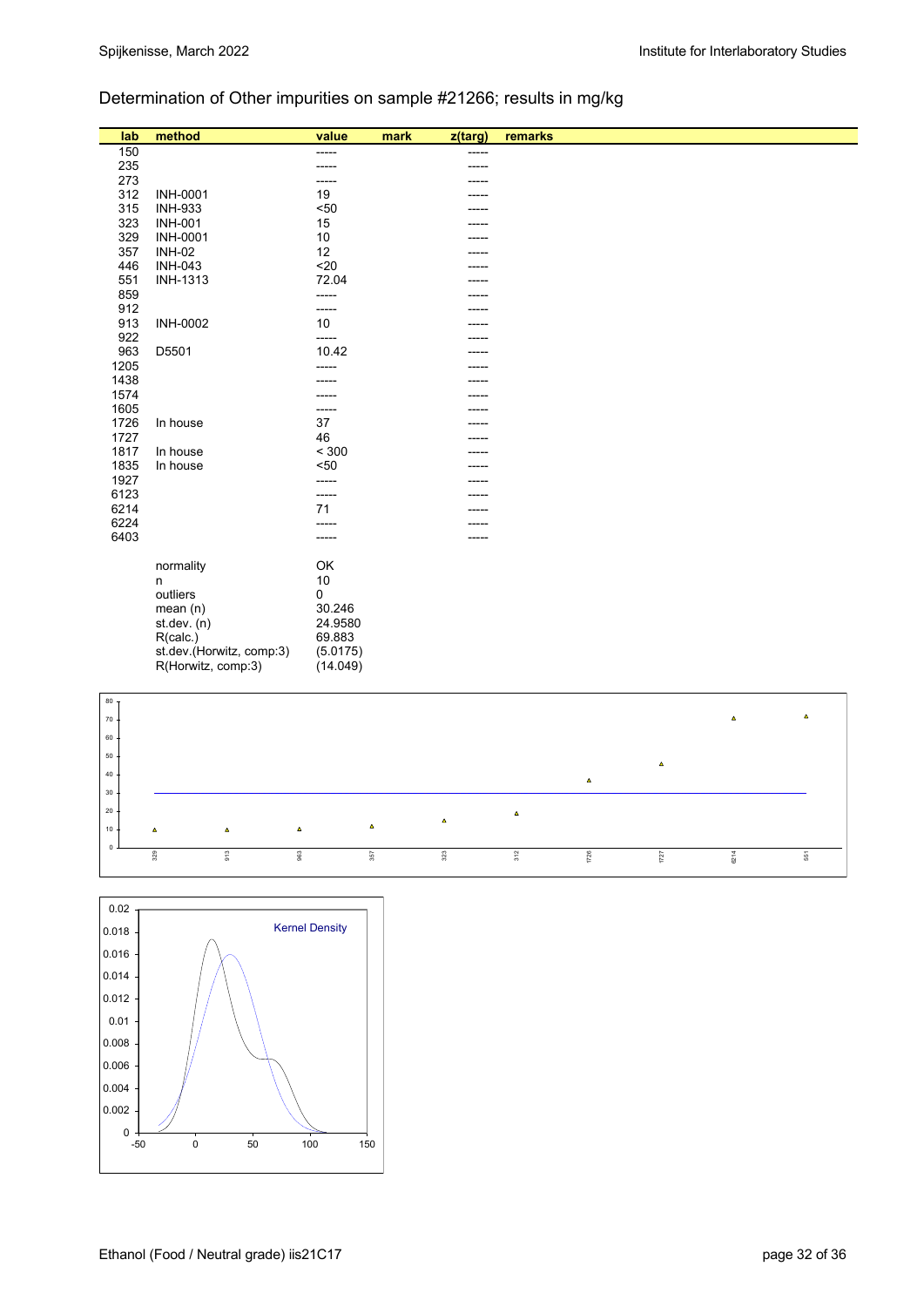## Determination of Total impurities on sample #21266; results in mg/kg

| lab          | method                   | value    | mark | z(targ)      | remarks            |
|--------------|--------------------------|----------|------|--------------|--------------------|
| 150          |                          | -----    |      | -----        |                    |
| 235          |                          | -----    |      |              |                    |
| 273          |                          | -----    |      | -----        |                    |
| 312          | <b>INH-0001</b>          | 38       |      | $-1.95$      |                    |
| 315          | <b>INH-933</b>           | 50       |      | $-1.16$      |                    |
| 323          | <b>INH-001</b>           | 53       |      | $-0.97$      |                    |
| 329          | <b>INH-0001</b>          | 55       |      | $-0.83$      |                    |
| 357          | <b>INH-02</b>            | 47.3     | C    | $-1.34$      | first reported 129 |
| 446          | <b>INH-043</b>           | $50$     |      | -----        |                    |
| 551          | <b>INH-1313</b>          | 123.60   |      | 3.68         |                    |
| 859          |                          | -----    |      | -----        |                    |
| 912          |                          | -----    |      | -----        |                    |
| 913          | <b>INH-0002</b>          | 40       |      | $-1.82$      |                    |
| 922          |                          | $---$    |      | $-----$      |                    |
| 963          | D5501                    | 49.31    |      | $-1.21$      |                    |
| 1205         |                          | -----    |      |              |                    |
| 1438         |                          |          |      |              |                    |
| 1574         |                          |          |      |              |                    |
| 1605         |                          |          |      |              |                    |
| 1726<br>1727 | In house                 | 76<br>86 |      | 0.55<br>1.21 |                    |
| 1817         |                          | -----    |      | -----        |                    |
| 1835         | In house                 | 85       |      | 1.14         |                    |
| 1927         |                          | -----    |      | -----        |                    |
| 6123         |                          | -----    |      | -----        |                    |
| 6214         |                          | 109      |      | 2.72         |                    |
| 6224         |                          | -----    |      | -----        |                    |
| 6403         |                          |          |      |              |                    |
|              |                          |          |      |              |                    |
|              | normality                | OK       |      |              |                    |
|              | n                        | 12       |      |              |                    |
|              | outliers                 | 0        |      |              |                    |
|              | mean $(n)$               | 67.684   |      |              |                    |
|              | st.dev. (n)              | 28.0064  |      |              |                    |
|              | R(calc.)                 | 78.418   |      |              |                    |
|              | st.dev.(Horwitz, comp:7) | 15.1929  |      |              |                    |
|              | R(Horwitz, comp:7)       | 42.540   |      |              |                    |
|              |                          |          |      |              |                    |
| $140 +$      |                          |          |      |              |                    |



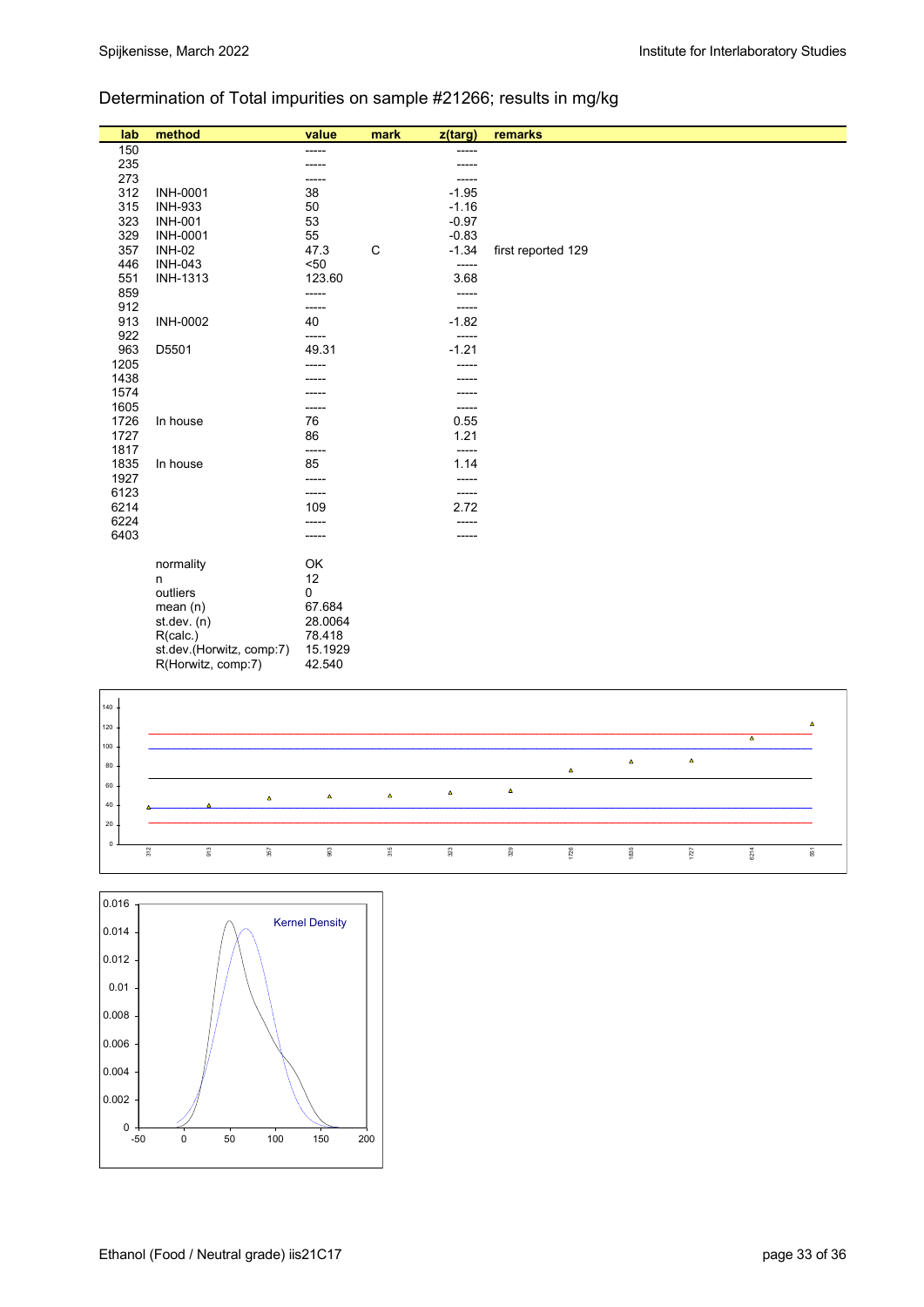Other reported impurities in sample #21266; results in mg/kg

| lab  | Acetal (1,1-diethoxyethane) | Acetaldehyde | <b>Mono Ethylene glycol (MEG)</b> |
|------|-----------------------------|--------------|-----------------------------------|
| 150  | $5$                         | $5$          | -----                             |
| 235  | -----                       | 0.183        |                                   |
| 273  | -----                       | -----        |                                   |
| 312  | $5$                         | $5$          | $5$                               |
| 315  | $5$                         | $< 5$        | $5$                               |
| 323  | < 5                         | $< 5\,$      | -----                             |
| 329  | $5$                         | $5$          | $\overline{4}$                    |
| 357  | < 5                         | < 5          | < 30                              |
| 446  | $5$                         | $5$          | $<$ 5                             |
| 551  | 1.80                        | 3.22         | 8.01                              |
| 859  | -----                       | -----        |                                   |
| 912  | -----                       | -----        | -----                             |
| 913  | ~10                         | ~10          | < 10                              |
| 922  | 2.27                        | 2.0          | 7.2                               |
| 963  | -----                       | ~10          |                                   |
| 1205 | -----                       | -----        |                                   |
| 1438 | -----                       |              |                                   |
| 1574 | -----                       |              |                                   |
| 1605 | -----                       |              |                                   |
| 1726 | $\overline{2}$              | -----        |                                   |
| 1727 | 2                           | <1           |                                   |
| 1817 | < 5                         | < 5          |                                   |
| 1835 | $25$                        | ~10          |                                   |
| 1927 | -----                       |              |                                   |
| 6123 | -----                       | -----        |                                   |
| 6214 | 2                           | $\Omega$     |                                   |
| 6224 | -----                       | -----        |                                   |
| 6403 | -----                       | -----        |                                   |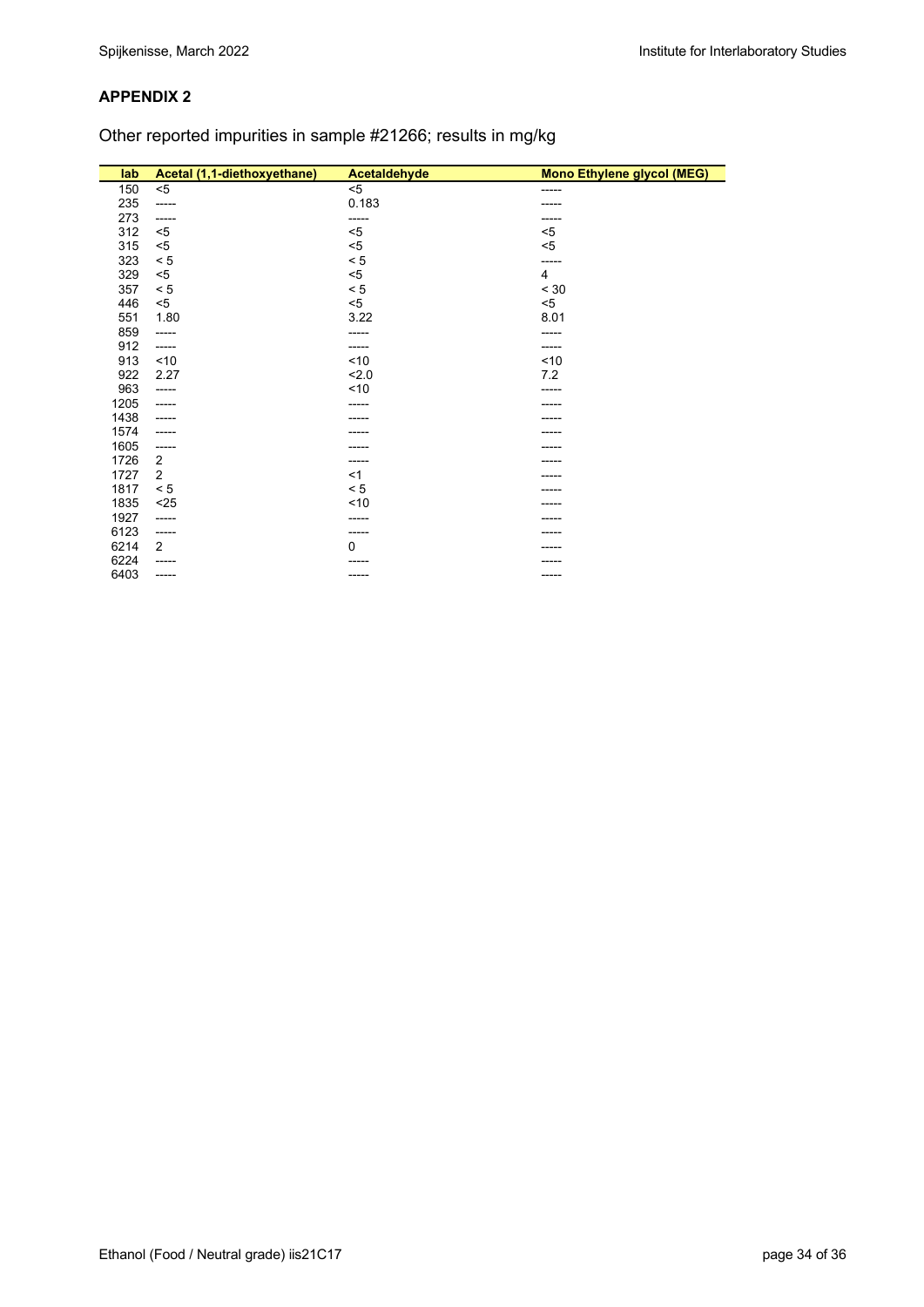## **Number of participants per country**

| 3 labs in       | <b>BELGIUM</b>                    |
|-----------------|-----------------------------------|
|                 | 1 lab in BRAZIL                   |
|                 | 1 lab in CHINA, People's Republic |
|                 | 1 lab in FINI AND                 |
|                 | 1 lab in HONG KONG                |
|                 | 1 lab in HUNGARY                  |
| 2 labs in INDIA |                                   |
|                 | 1 lab in ISRAEL                   |
|                 | 1 lab in MAURITIUS                |
|                 | 4 labs in NETHERLANDS             |
|                 | 1 lab in PAKISTAN                 |
|                 | 1 lab in ROMANIA                  |
|                 | 1 lab in SAUDI ARABIA             |
|                 | 1 lab in SERBIA                   |
|                 | 1 lab in SOUTH AFRICA             |
| 3 labs in SPAIN |                                   |
|                 | 2 labs in THAILAND                |
|                 | 1 lab in UNITED KINGDOM           |
|                 | 1 lab in UNITED STATES OF AMERICA |
|                 |                                   |